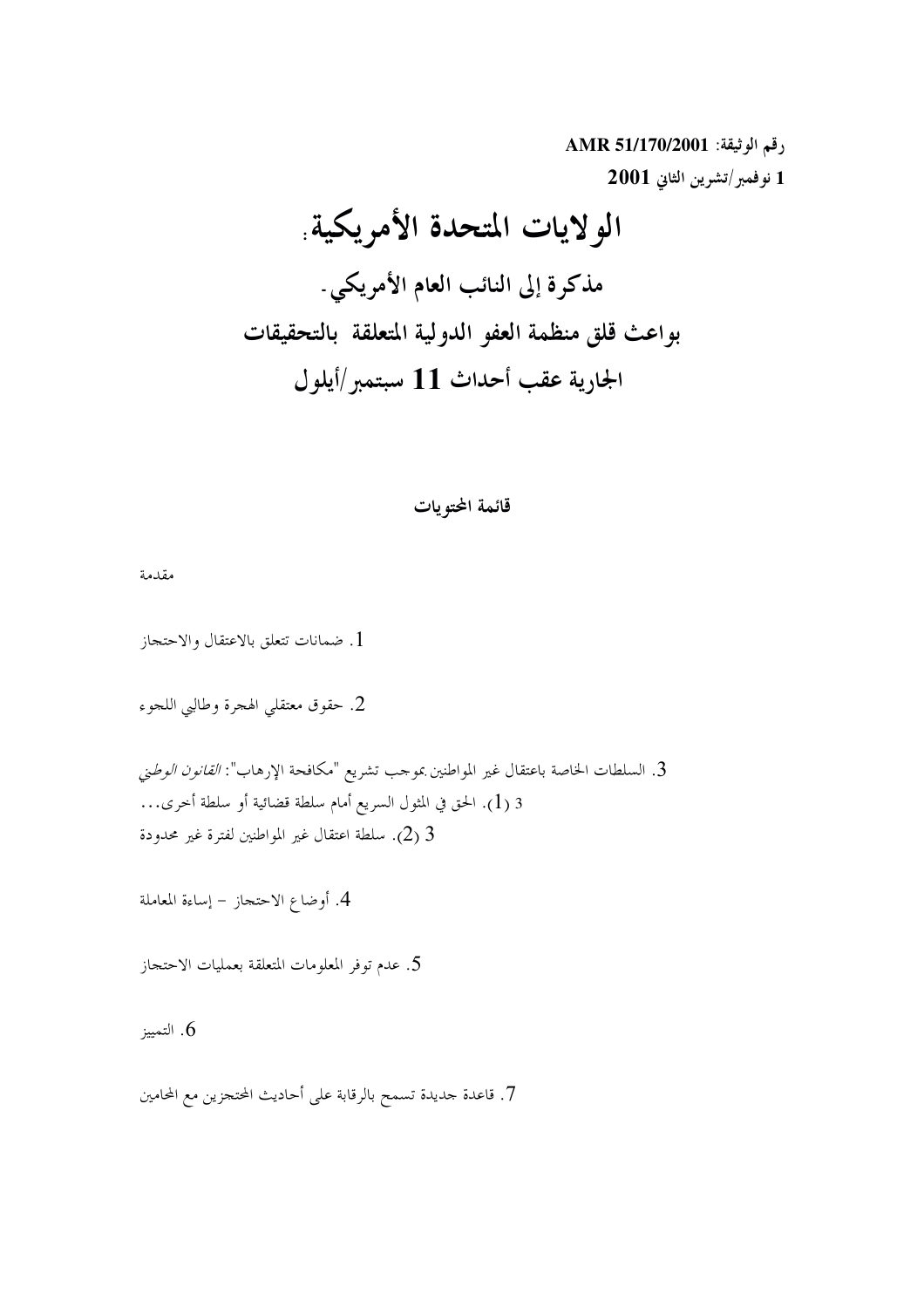8. السجناء السياسيون الفدراليون المحتجزون بمعزل عن العالم الخارجي عقب أحداث 11 سبتمبر/أيلول: قاعدة جديدة توسع من سلطة عزل السجناء عن العالم الخارجي

9. أساليب الاستجواب – شبح التعذيب يلوح من جديد

10. المشبوهون الذين يعتقلون في بلدان أخرى

11. المحاكمات المقترح إجراؤها من قبل لجان عسكرية خاصة

ملخص لتوصيات منظمة العفو الدولية

#### مقدمة

وضع في الحجز في الولايات المتحدة الأمريكية ما يربو على 1,100 شخص، معظمهم من غير مواطني الولايات المتحدة، خلال التحقيقات التي أحريت بشأن الهجمات على مركز التحارة العالمي ووزارة الدفاع في 11 سبتمبر/أيلول 2001. وقد احتجز العديد من هؤلاء، بحسب ما ذكر، بموجب سلطات احتجاز حكومية جديدة لفترات مطولة، بغرض استجواب المحتجزين قبل تقديمهم للمحاكمة. و لم يتوفر إلا النـــزر اليسير من المعلومات المتعلقة بتفاصيل عمليات الاحتجاز هذه، كما جرى التحفظ بأوامر من المحاكم على المعلومات المتعلقة ببعض القضايا. ومن غير الواضح بالضبط، في الوقت الحاضر، عدد الذين ما زالوا قيد الاحتجاز، مع أنه يعتقد أن عدد هؤلاء ربما يقدر بالمئات. وثمة مصادر تشير إلى أن عدداً قليلاً من هؤلاء الأشخاص محتجز بصفة شهود ماديين، وما زال من غير الواضح ما إذا كانت أي قمم قد وجهت إلى أي من هؤلاء بالعلاقة مع هجمات 11 سبتمبر/أيلول.

إن منظمة العفو الدولية تدرك أن من واحب الحكومة اتخاذ جميع التدابير اللازمة للتحقيق في جرائم 11 سبتمبر/أيلول وحماية الأمن القومي. بيد أن المنظمة تشعر بالقلق حيال احتمال انتهاك الحكومة واجباً آخر عليها لا يقل أهمية، وهو أن تضمن اشتمال أي تدبير تلجأ إليه من هذه التدابير على ضمانات بحماية الحقوق الأساسية للأشخاص الذين تعتقلهم أو تحتجزهم. فبموحب القانون الدولي، ثمة حقوق أساسية لا يجوز تعليقها، حتى في حالات الطوارئ، وتشمل هذه حق كل شخص في أن لا يتعرض للاحتجاز التعسفي أو التعذيب أو غيره من ضروب المعاملة القاسية أو اللاإنسانية أو المهينة، أو للتمييز بسبب من عرقه أو لونه أو حنسه أو لغته أو دينه أو أصله الاجتماعي. وتشمل الحقوق الأخرى التي لا يجوز تعليقها حق كل شخص توجه إليه تممة بارتكاب جرم جنائي في أن تفترض براءته حتى يثبت جرمه بموجب القانون، وحقوقاً أخرى محددة تتعلق بالمحاكمة العادلة على أساس القانون الدولي الإنساني، والتي ينبغي احترامها حتى إبان النـــزاعات المسلحة.<sup>1</sup>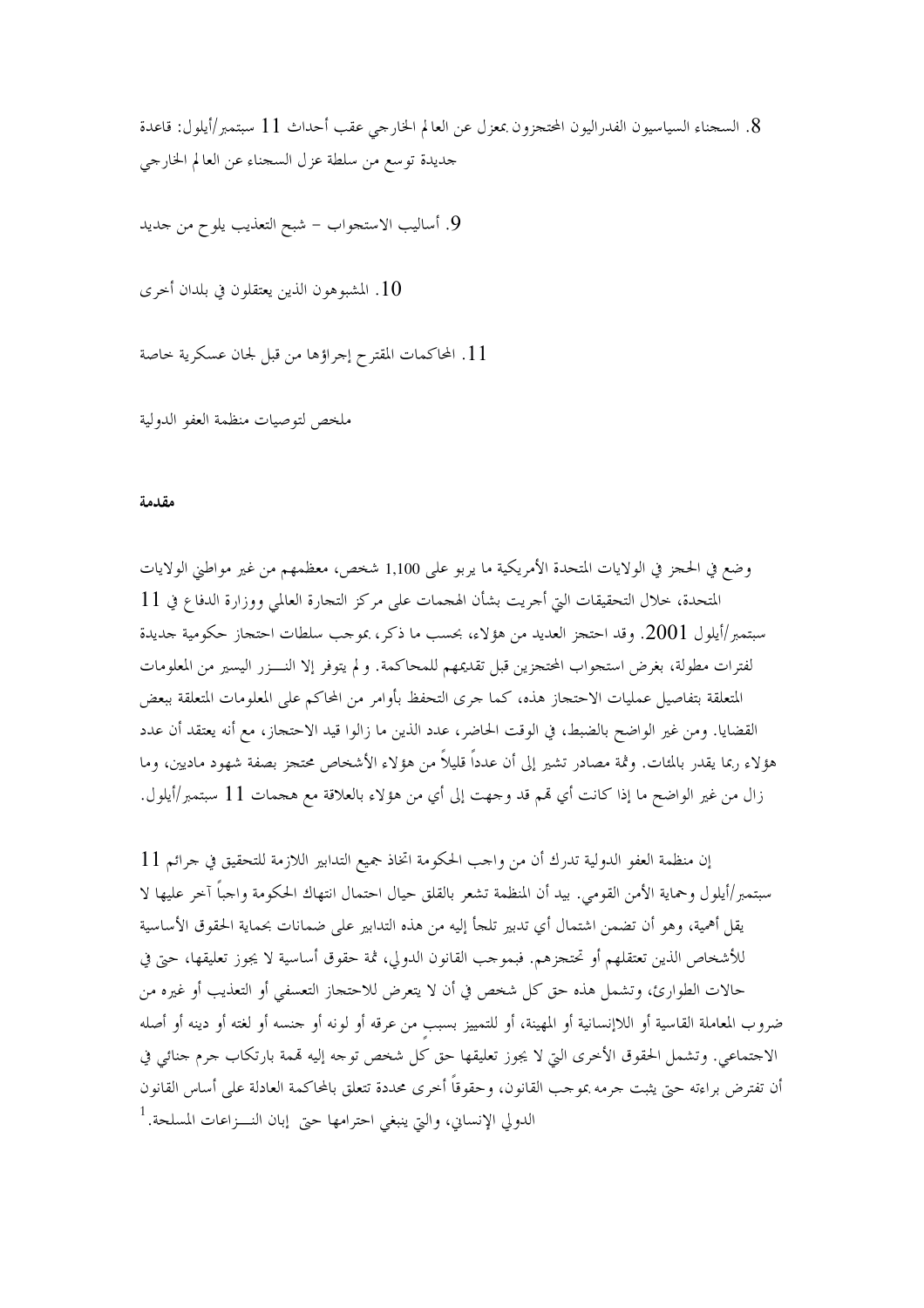شملت عمليات الاحتجاز أيضاً، بحسب ما ذكر ، ما يربو على 300 مشبوه "إرهابي" احتجزوا في بلدان أخرى منذ 11 سبتمبر/أيلول بإيعاز من سلطات الولايات المتحدة. ومنظمة العفو الدولية تحث حكومة الولايات المتحدة على

إن الولايات المتحدة الأمريكية دولة طرف في معاهدات دولية مختلفة لحقوق الإنسان، بما فيها العهد الدولي الخاص بالحقوق المدنية والسياسية، واتفاقية مناهضة التعذيب وغيره من ضروب المعاملة، أو العقوبة، القاسية أو اللاإنسانية أو المهينة (اتفاقية مناهضة التعذيب). وتخشى منظمة العفو أن ثمة تمديداً بانتهاك المبادئ الأساسية لهاتين المعاهدتين في سياق التحقيقات المتعلقة بمحمات 11 سبتمبر/أيلول. إن من اللازب على الحكومات، في مثل هذه الأزمنة الحرجة بالضبط، أن تتوحى الحذر كي تواصل التقيد بمثل هذه المبادئ. وبخلاف ذلك، فإن ما يتخذ من تدابير يقوض مسعى العدالة بدلاً من أن يقوم بتعزيزه.

### 1. الضمانات المتعلقة بالاعتقال أو الاحتجاز

تنص المعايير الدولية على وجوب أن يبلغ من يعتقلون أو يحتجزون (بتهمة أو من دون تممة) بصورة فورية بأسباب احتجازهم، وأن يبلغوا بما لهم من حقوق، بما في ذلك الحق في الاتصال السريع بمحام والحصول على مساعدته؛ والحق في الاتصال بالعالم الخارجي وتلقى الزيارات؛ والحق في إخطار أفراد العائلة بالاحتجاز ومكان الحجز؛ وحق مواطني الدول الأحنبية الاتصال بسفارات بلدافمم أو بمنظمات دولية. ولكل شخص يعتقل أو يحتجز من قبل سلطات لا يفهم لغتها أو يتكلمها بشكل كاف الحق في أن يبلّغ بحقوقه، وبكيفية ممارستها، بلغة يفهمها، وفي أن يتلقى المساعدة من مترجم، إذا لزم الأمر .<sup>2</sup>

إن هذه الحقوق تشكل ضمانات مهمة ضد حرمان الأشخاص من حريتهم تعسفاً، وضد الاحتجاز بمعزل عن العالم الخارجي. وحكومة الولايات المتحدة والمنظمات غير الحكومية، والمنظمات الحكومية الدولية، قد أدانت الاحتجاز بمعزل عن العالم الخارجي باعتباره انتهاكاً خطيراً لحقوق الإنسان غالباً ما يفضي إلى انتهاكات أخرى، لا سيما التعذيب.

ومع أن قانون الولايات المتحدة يتطلب إخطار الشخص المحتجز بحقه في المشورة القانونية فور اعتقاله، إلى أن منظمة العفو الدولية تشعر بالقلق حيال حرمان بعض من اعتقلوا عقب 11 سبتمبر/أيلول من الاتصال سريعاً بمستشار قانويي، وعدم تمكينهم من إخطار عائلاقم بأماكن وجودهم. وقد ورد أنه لم يسمح لبعض المحتجزين بالاتصال بمحام لفترة امتدت لأسبو ع كامل، أي ما يتجاوز إلى حد بعيد الزمن المقبول بموحب المعايير الدولية، حتى في

حالات الطوارئ.<sup>3</sup> وقد ذكرت عائلات المختجزين، في بعض الحالات، ألها واجهت صعوبة في معرفة أماكن احتجاز أفرادها، أو إذا ما كان قد تم احتجازهم.

كما ذكر بعض من احتجزوا (الذين أطلق سراح بعضهم في ما بعد) أفمم احتجزوا لأيام دون أن يبلُّغوا بسبب احتجازهم، ودون استجواب، حلافاً للمعايير الدولية.<sup>4</sup> وأورد عدة محتجزين أنه تم عزلهم عن العالم الخارجي لمدة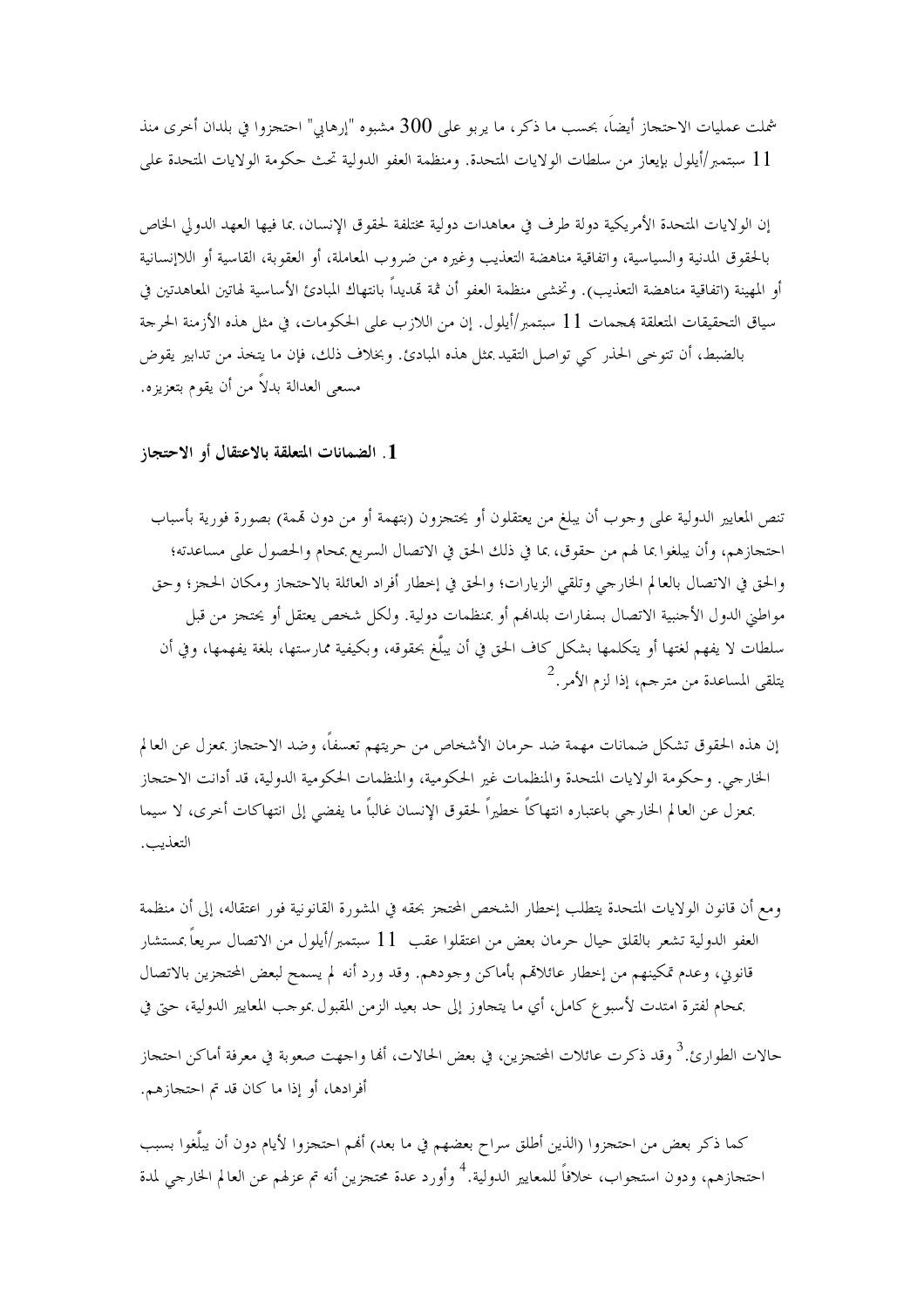أسبوعين، بينما كانت أسرهم تبحث عنهم. وذكر أنه تم احتجاز آخرين لأسابيع بعد أن أخلى مكتب التحقيقات الفدرالي طرفهم من أي انتهاكات جنائية. وقد تحدثت منظمة العفو الدولية إلى عدة محامين قالوا إنهم واجهوا صعوبة في معرفة أسباب احتجاز موكليهم. وقد يحول شعُّ المعلومات والسرية التي تلف عمليات الاحتجاز دون تمكن الأشخاص من أن يعترضوا بصورة فعالة على احتجازهم، وهذا حق آخر له أهميته بموجب القانون الدولي.<sup>5</sup>

ويمكن لعمليات نقل المحتجزين المتكررة إلى أماكن مختلفة، وأحياناً إلى ولايات مختلفة في الولايات المتحدة، أن تسهم في إدامة السرية المحيطة بعمليات الاحتجاز، وفي تقويض قدرة الشخص المحتجز على تلقى المساعدة القانونية. <sup>6</sup> وتنص المعايير الدولية على أن للأشخاص المحتجزين الحق ليس فحسب في إشعار عائلاقمم باعتقالهم بشكل سريع، وإنما بأي عمليات نقل تتم، وبالأماكن التي تم نقلهم إليها أيضاً. <sup>7</sup>

لقد أثيرت بواعث قلق أيضاً بشأن احتمال أن لا تكون الفرصة قد أتيحت في جميع الحالات لمواطني الدول الأحنبية للحصول على المساعدة من سفارات بلدالهم أو من ممثلين لها عند اعتقالهم، بحسب ما تنص عليه اتفاقية فينا بشأن العلاقات القنصلية، التي صادقت عليها الولايات المتحدة دون تحفظات عام 1969. وعلى الرغم من أن هؤلاء قد يختارون عدم ممارسة هذا الحق، إلا أنه يجب إبلاغ جميع مواطنى الدول الأحنبية بحقهم في الاتصال بقنصليات بلدالهم فور اعتقالهم. ومن مسؤولية وزارة العدل ضمان حماية هذا الحق، سواء أكان الشخص المحتجز في عهدة سلطة فدرالية أو محلية أم لا، والقيام دون إبطاء بترتيب عملية اتصاله بقنصلية بلاده.

2.حقوق محتجزي الهجرة وطالبي اللجوء

تم الإعراب عن بواعث قلق من أن الأشخاص الذين تم توقيفهم في حملات ما بعد 11 سبتمبر/أيلول بسبب انتهاك قوانين الهجرة –والذين لا يحق لهم في الولايات المتحدة بمساعدة قانونية توفرها الحكومة– ربما يخضعون لإحراءات إبعاد موجزة، دون أن تتاح لهم الفرصة للدفاع عن أنفسهم أو الحصول على المشورة القانونية. وقد ورد أن عدداً ممن قبض عليهم وافقوا على المغادرة الطوعية بعد احتجازهم بوقت قصير، ومن غير الواضح ما إذا كانت قد أتيحت لهم فرصة التمثيل القانوين.

وقد أصدرت مصلحة الهجرة والجنسية مبادئ توجيهية تنص على أنه ينبغي إحطار المختجزين من قبلها فوراً بأسماء المنظمات القادرة على تقديم المشورة القانونية المحانية إليهم. بيد أن منظمة العفو قد علمت أنه ليست ثمة إلزام قانوين بتطبيق هذه المبادئ، وأنه لا يتم وضعها موضع التطبيق بشكل ثابت، وخاصة عندما يودع مثل هؤلاء المحتجزين في سجون محلية. وتقول مجموعات محاميي الهجرة ألها تخشى أن يكون العديد من الأشخاص قيد الاحتجاز دون أن تتاح لهم فرصة ذات مغزى للاتصال بمحام أو بمن يمثلهم. ويقول بعض من احتجزوا منذ 11 سبتمبر/أيلول إنه لم يسمح لهم بإجراء اتصالات هاتفية لعدة أيام، أو أنه تم نقلهم إلى أماكن مختلفة دون أن يتمكنوا من إحطار أسرهم أو محامييهم.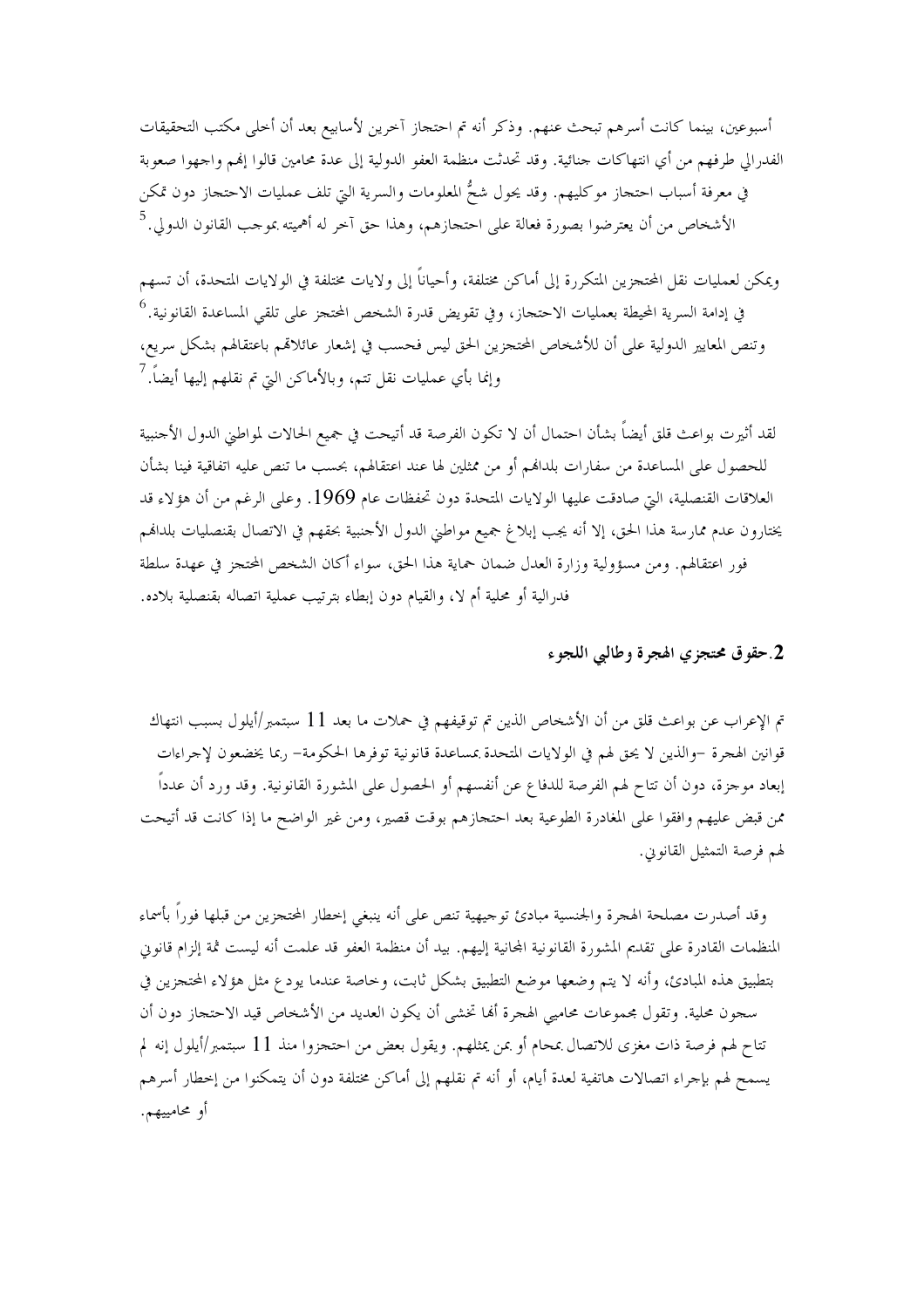ومن المحتمل أن يكون بعض الذين احتجزوا من طالبي اللجوء الذين يسعون إلى الحماية من *الإعادة* إلى بلد يمكن أن يتعرضوا فيه لانتهاكات لحقوقهم الإنسانية، بما في ذلك التعذيب. إن الولايات المتحدة الأمريكية قد أنفذت وفقاً لالتزامالها بموحب اتفاقية مناهضة التعذيب (أنظر ما يلي)، تشريعاً ينص على أنه "سيكون من سياسة الولايات المتحدة أن لا تقوم بإبعاد أي شخص إلى بلد تتوفر بشأنه أسباب جوهرية للاعتقاد بأن الشخص المبعد سيتعرض لخطر التعذيب، كما سيكون من سياستها أن لا تسلُّم مثل هذا الشخص أو تتسبب في عودته غير الطوعية". <sup>8</sup>

إن منظمة العفو الدولية تحث على إتاحة الفرصة لجميع طالبي اللجوء لكي يتم تقييم طلباقمم عبر إجراءات عادلة ومُرضية، وبحسب ما تستدعيه اتفاقية 1951 المتعلقة بوضع اللاحئين (اتفاقية الأمم المتحدة للاحئين). كما إن المعايير الدولية تنص على أنه، وكقاعدة عامة، ينبغي عدم احتجاز طالبي اللجوء؛ وعلى أن يحصل من يحتجزون منهم بسبب دراسة وافية لطلبه عبر إجراءات نزيهة ومُرضية.<sup>9</sup> وينبغي أن لا تحول نظرة أولية تُظهر أنه يمكن للأحكام الواردة في فقرات الاستثناء من اللجوء أن تطال شخصاً ما دون القيام بدراسة وافية لطلبه اللجوء. كما ينبغي أن لا يبعد شخص بالقوة قبل إجراء تقييم لحاجته إلى الحماية الفردية، وعلى أساس جميع الضمانات التي توفرها مواثيق حقوق الإنسان (بما في ذلك الحق في إبلاغه بالأدلة، وفي تفنيد هذه الأدلة، وفي استئناف قرار الاستثناء).

وتحث منظمة العفو الدولية وزارة العدل أيضاً على ضمان أن يوسع نطاق العمل بالمعايير الجديدة المفصلة الخاصة بمحتجزي مصلحة الهجرة والجنسية وطالبي اللجوء، التي وضعت موضع التطبيق في بعض المرافق في وقت سابق من العام الحالي، وتشمل إفساح المحال بصورة أفضل للاتصال بالمحامين والاتصال بالمسؤولين القنصليين ولتلقى الزيارات، بحيث تشمل هذه المعايير جميع المرافق، ويتم تطبيقها بشكل صارم.<sup>10</sup>

3. السلطات الخاصة باعتقال غير المواطنين بموجب تشريع "مكافحة الإرهاب" الجديد: القانون الوطني

الحق في المثول السريع أمام سلطة قضائية أو سلطة أخرى  $(1)$  3

جرى العديد من عمليات الاعتقال عقب أحداث 11 سبتمبر/أيلول، بحسب فهم منظمة العفو الدولية، بموجب تعليمات طوارئ أصدرها النائب العام في 19 سبتمبر/أيلول. ومدَّدت هذه التعليمات الفترة التي يُسمح خلالها باحتجاز غير المواطنين لدى مصلحة الهجرة والجنسية دون توجيه تممة إليهم من 24 ساعة إلى 48 ساعة "أو لفترة إضافية معقولة، عند الضرورة، في ظلِّ حالة الطوارئ أو في ظروف استثنائية أخرى".

وحل محل هذه التعليمات في ما بعد *القانون الوطني للولايات المتحدة الأمريكية*، وهو تشريع "مكافحة الإرهاب" الذي أقره الكونغرس، واتخذ صفة القانون في 26 أكتوبر/تشرين الأول 2001. <sup>11</sup> وينص القسم (a) (236(A) من القانون على تفويض باحتجاز الأشخاص من غير مواطبي الولايات المتحدة بالاستناد إلى شهادة من النائب العام بأن لديه "أسباباً معقولة للاعتقاد" بأن هذا الشخص "إرهابي"، أو يدعم "نشاطاً إرهابياً" أو "يشارك في أي نشاط آخر يعرض الأمن القومي للولايات المتحدة للخطر".<sup>12</sup>ويمكن أن يحتجز الشخص الذي يعتقل بموجب أحكام هذا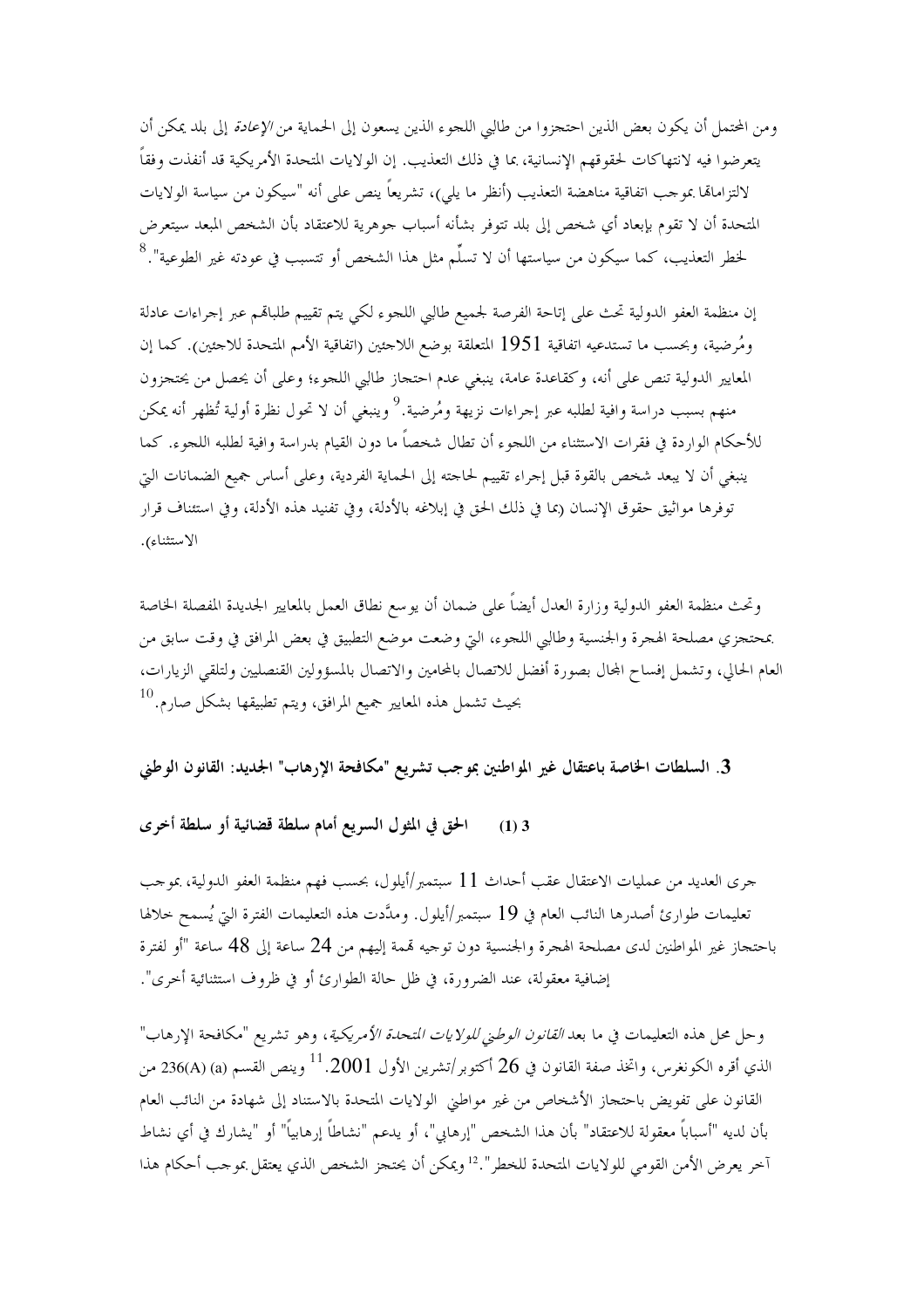القانون لمدة تصل إلى سبعة أيام من دون توجيه تممة إليه، يجب بعدها البدء بإجراءات إبعاد الشخص أو توجيه التهمة إليه، وإلا فينبغي إطلاق سراحه.

ومع أن الحجز لسبعة أيام لا يعني الاحتجاز لفترة غير محدودة، كما هو الحال بالنسبة لتعليمات الطوارئ التي صدرت في 19 سبتمبر/أيلول، إلا أن منظمة العفو الدولية تعتقد أنه ربما يناقض المعايير الدولية، التي تنص على أنه ينبغي عرض جميع الأشخاص الذين يعتقلون أو يحتجزون، سريعاً، على قاض أو سلطة قضائية. <sup>13</sup> ومع أن المعايير

الدولية لا تنص صراحة على حدود زمنية قاطعة، فإن احتجاز الشخص لسبعة أيام قبل مثوله أمام قاض يتجاوز ما اعتُبر مدة مقبولة في قضايا راجعتها لجنة حقوق الإنسان، وكذلك المحكمة الأوروبية لحقوق الإنسان.<sup>14</sup>

وتعتبر المراجعة القضائية ضمانة أساسية ضد الاعتقال أو الاحتجاز التعسفيين، ومن أحل حماية الصالح العام لمن يتم احتجازهم. وتنص المادة 9 (1) من العهد الدولي الخاص بالحقوق المدنية والسياسية على أنه "لكل فرد حق في الحرية وفي الأمان على شخصه. ولا يجوز توقيف أحد أو اعتقاله تعسفياً". ولضمان الحرية من الاعتقال التعسفي، تذهب المادة 9(4) إلى القول إنه "لكل شخص حرم من حريته بالتوقيف أو الاعتقال حق الرجوع إلى محكمة لكي تفصل هذه المحكمة دون إبطاء في قانونية اعتقاله". وقد أعلنت لجنة حقوق الإنسان أن المادة 9(4) تنطبق على جميع أشكال الحرمان من الحرية، بما في ذلك "قيود الهجرة".

إن منظمة العفو الدولية تحتْ على إخضاع النص الذي يجيز الاعتقال لسبعة أيام للمراجعة. وإلى حين ذلك، ينبغي مراقبة تطبيقه بشكل صارم، كما ينبغي إخطار أي شخص يحتجز بموجب سلطة هذا القانون بالأسباب المحددة لاعتقاله، وإتاحة الفرصة له سريعاً للاتصال بمحام، وبأقاربه وبممثل عن قنصلية بلاده، إذا ما طلب ذلك.

## 3 (2). سلطة احتجاز غير المواطنين لفترة غير محدودة

يسمح القسم (a) (A) 236 من *القانون الوط*ني للنائب العام بمواصلة احتجاز غير المواطنين الذين يوصمون بأفمم خطر على الأمن القومي بعد البدء بإحراءات الإبعاد. وبموحب هذا التشريع، يمكن أن يحتجز غير المواطن الذي "لا يحتمل أن يبعد في المستقبل المنظور إلى حد معقول" لفترة غير محدودة، إذا ما رأى النائب العام أن "إطلاق سراحه" سوف يهدد الأمن القومي للولايات المتحدة أو سلامة المحتمع أو أي شخص". ويمكن أن يشمل الأشخاص الذين يحتجزون بموجب هذا القانون الفضفاض غير المواطنين الذين لا يمكن إبعادهم بسبب كولهم بلا جنسية، أو بسبب رفض بلدافم الأصلية استقبالهم؛ أو الذين منحوا عفواً من الإبعاد لأفمم سيتعرضون للتعذيب إذا ما أعيدوا إلى بلدافمم الأصلية.

ويخوِّل التشريع النائب العام سلطة اعتقال الأشخاص بموحب الأحكام السابقة لمحرد الاشتباه بأفمم يشكلون قمديداً للأمن القومي. ومع أن القانون ينص على مراجعة *بأمر إحضار* لعملية الاحتجاز <sup>15</sup>، وعلى مراجعة كل ستة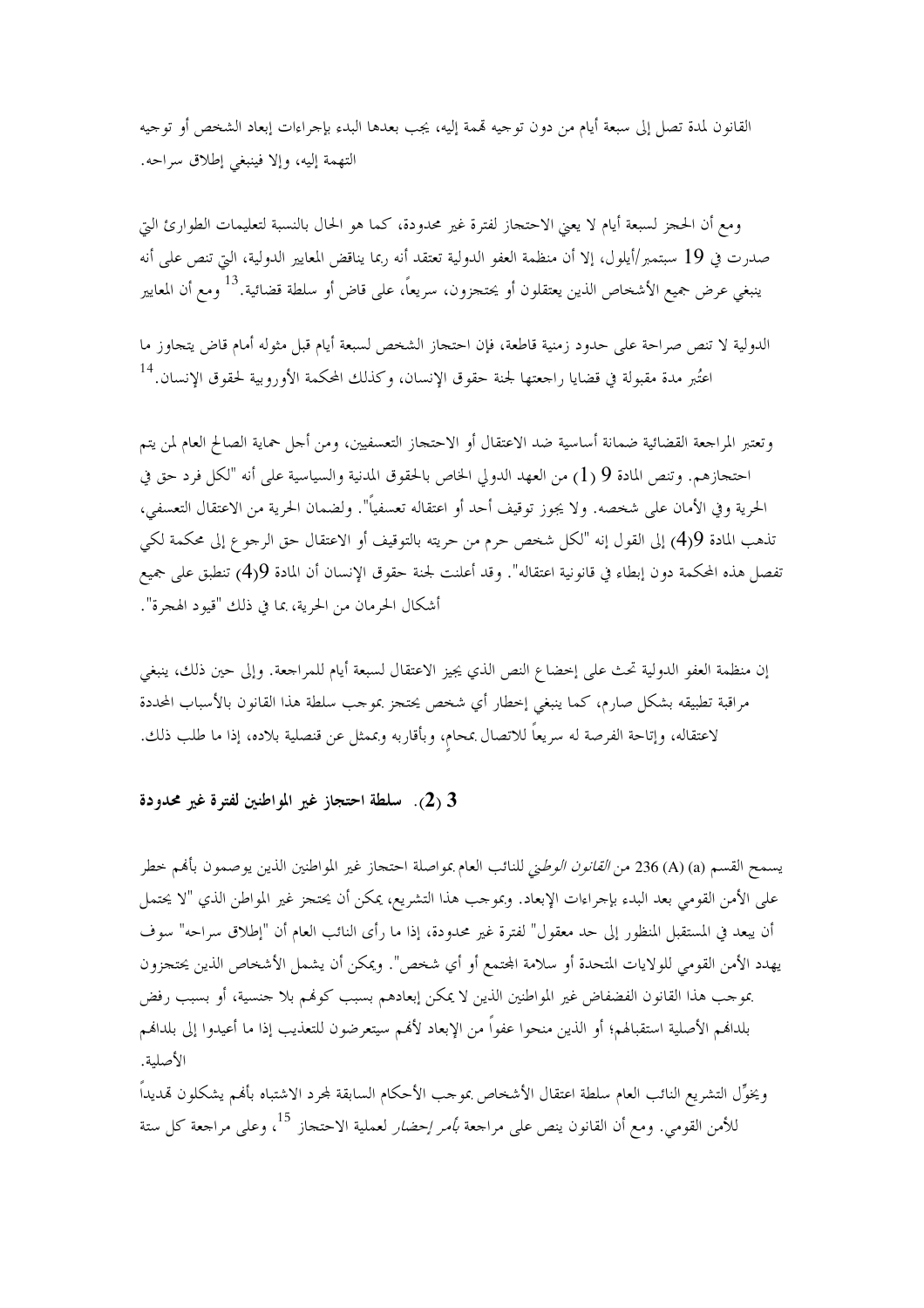أشهر من قبل النائب العام يستطيع المحتجز خلالها أن يتقدم بأدلة، فإنه من غير الواضح أي حجم من المعلومات ينبغي على الحكومة إبرازه حتى تدعم إصدار شهادقما بأن الشخص غير المواطن هو "إرهابي" أو "يساند الإرهاب". فقد حدث سابقاً أن اعتقل النائب العام أشخاصاً غير مواطنين يواجهون الإبعاد بالاستناد إلى "أدلة سرية" على وجود صلات إرهابية لم تعرض على المعتقلين أو على محامييهم. وترى منظمة العفو الدولية أنه لا ينبغي أن لا يعتقل أحد بناء على أدلة لا يستطيع مراجعتها أو الاعتراض عليها. فمثل هذا الإجراء يفتقر إلى الضمانات التي يكفلها القانون الدولي لحماية الأشخاص من أن يحرموا تعسفاً أو خطأً من حريتهم.

لقد أعربت منظمة العفو الدولية عن بواعث قلقها حيال استخدام الأدلة السرية في رسالة بعثت بما إلى النائب العام في يوليو/تموز 2000، بالعلاقة مع قضية د. مازن النجار. والدكتور النجار هو رجل دين وأكاديمي مسلم ظل في الحجز مدة ثلاث سنوات ونصف السنة في انتظار البت في استئناف تقدم به ضد أمر بإبعاده صدر بسبب بقائه في الولايات المتحدة بعد انتهاء مدة تأشيرة دحوله كطالب. وحرم من الإفراج عنه بكفالة استناداً إلى أدلة قدمتها الحكومة، وصنفت على ألها سرية، واعتبر بموجبها أنه يشكل قمديداً للأمن القومي، وتمت مراجعتها *في جلسة مغلقة* من قبل قاض دون أن يسمح للدكتور النجار أو محاميه بحضورها. و لم يقدم للدكتور النجار، الذي ينكر وجود أي صلة له بالإرهاب، سوى ملخص من جملة واحدة لـــ "الأدلة". وفي مايو/أيار 2000، أصدر قاض فدرالي لمحكمة محلية في الولايات المتحدة قراراً يقضي بأن الاستناد إلى أدلة سرية مصنفة في اعتقاله يشكل حرقاً لحقه الدستوري في "مواجهة تلك الأدلة ودحضها"، وفي "فرصة عادلة من حيث الأساس للإدلاء بأقواله". وأطلق سراحه في ديسمبر/ كانون الأول 2000 بعد أن وجدت إحدى المحاكم حلال حلسة استماع أخرى أن الأدلة لم تكن كافية لتبرير احتجازه.<sup>16</sup> وقد استأنفت وزارة العدل هذا الحكم، وكان الاستئناف مازال قيد النظر في نوفمبر/تشرين الثاني.

وفي 24 نوفمبر/تشرين الثاني 2001، تم احتجاز الدكتور النجار مجدداً بعد أن أيدت محكمة استئناف الدائرة الحادية عشرة أمراً فمائياً بإبعاده. ونظراً لكونه فلسطينياً بلا حنسية لا بلد له يعود إليه، فإن قضيته يمكن أن تصبح محكاً لأحكام الاحتجاز الجديدة، إذا ما استمر احتجازه.

في يونيو/حزيران الماضي، أصدرت المحكمة العليا للولايات المتحدة حكماً مشهوداً بعدم دستورية الاحتجاز غير المحدد بزمن لغير مواطني الولايات المتحدة الذين صدر حكم فمائي بإبعادهم، دون أن يكون لإبعادهم "أفق منظور بشكل معقول". وينطبق الحكم على عدة آلاف من الأشخاص من مواطني الدول الأجنبية ممن أدينوا بجرائم في الولايات المتحدة الأمريكية ولا يمكن إعادقمم بسبب رفض بلدافمم استقبالهم. وترك الحكم الباب مفتوحاً للحكومة لمواصلة احتجاز غير المواطنين عندما حصر ذلك بــ "الأشخاص الخطرين على نحو حاص، مع إحضاع ذلك لإحراءات حمائية". وأدى هذا الحكم إلى الإفراج مع الإشراف الصارم عن ما يربو على 300 من مواطني الدول

الأحنبية ممن اعتبروا غير حطرين على المحتمع. بيد أن وزارة العدل أصدرت في الآونة الأخيرة تعليمات حديدة تتذرع بـــ "ظروف خاصة" من قبيل الإرهاب والأمن القومي والخطر على المحتمع والأسباب الصحية (بما في ذلك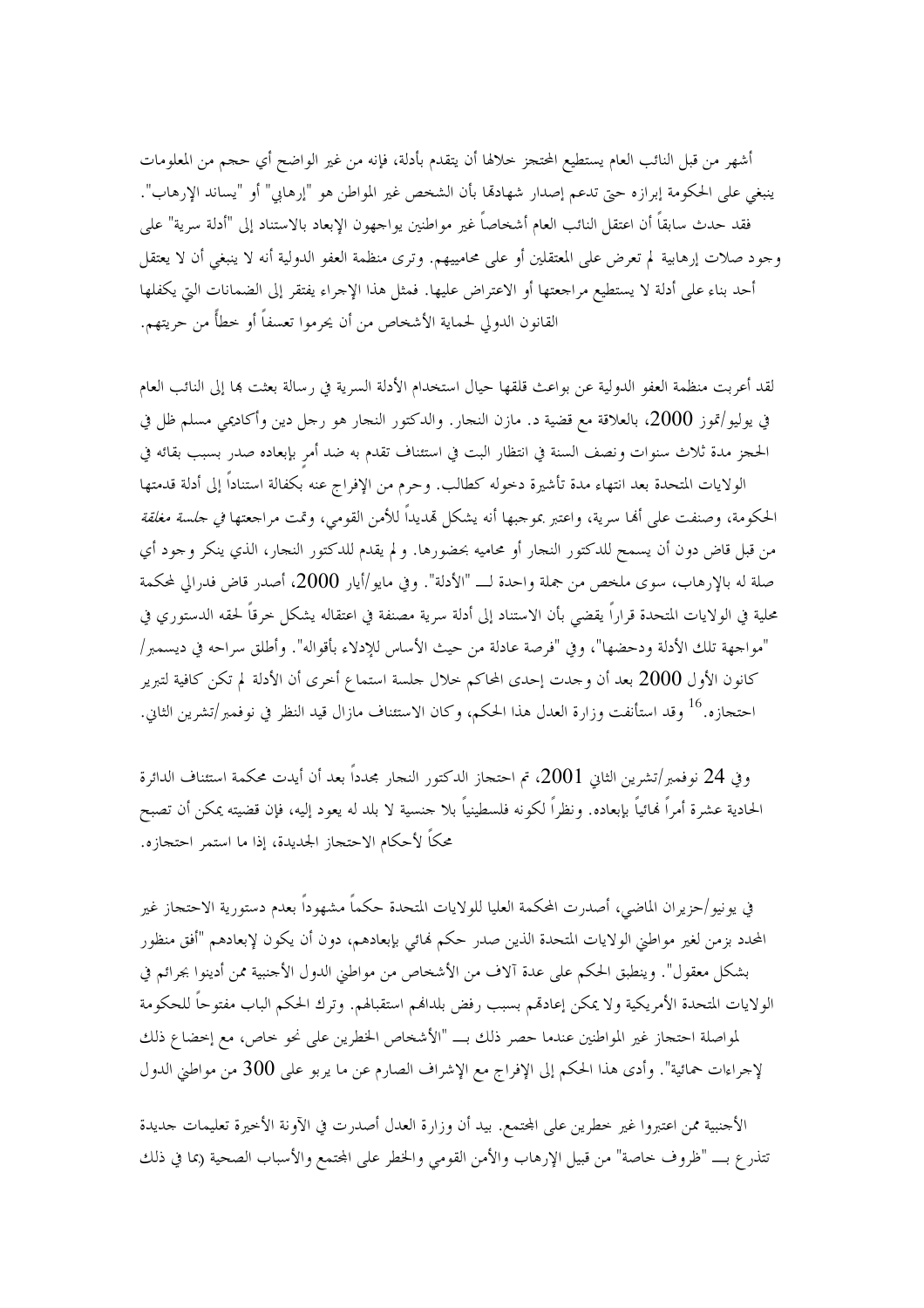الاضطرابات العقلية والأمراض المعدية) للاحتفاظ بمواطبي الدول الأجنبية "الذين يمكن إبعادهم" في الحجز . وتطبق هذه القواعد مضافة إلى أحكام *القانون الوطني*.

إن منظمة العفو الدولية تعتقد أنه ينبغي على الدول عدم احتجاز الأشخاص الذين تعتبرهم تمديداً لأمنها القومي ما لم توجه إليهم، سريعاً، قمماً بجرائم حنائية معترف بما، وأن تحاكمهم دون تأخير، *أو* أن تبدأ بإجراءات تسليمهم أو

ترحيلهم حلال فترة معقولة. إن منظمة العفو تناهض الاحتجاز غير الموقوت للمواطنين الأجانب الذين لا تتوفر إمكانية واقعية لإبعادهم. فلمثل هذا التدبير التأثير نفسه الذي للعقوبة الجنائية القاسية (الحرمان من الحرية)، ولكن دون توفير المعايير والضمانات الواجبة التي يتضمنها نظام القضاء الجزائي. وتعتبر منظمة العفو الدولية اللجوء إلى ذلك انتهاكاً للحقوق الإنسانية الأساسية، وترى أنه ينبغي توجيه قممة جنائية معترف بما إلى أي شخص يحتجز في مثل هذه الظروف، وتقديمه للمحاكمة أو إطلاق سراحه .

يفرض التشريع المذكور على النائب العام تقديم تقرير كل ستة أشهر إلى الكونغرس يبلغه فيه بعدد مواطني غير الولايات المتحدة الذين تم إصدار شهادة بألهم "إرهابيون" مشبوهون أو ألهم يمثلون حطراً على الأمن القومي؛ وبالأسس التي تم هذا التصديق بموجبها؛ وبالجنسيات التي ينتمي إليها هؤلاء الأشخاص؛ وبمدة الاحتجاز؛ وبعدد الأشخاص الذين تم إعفاؤهم من الإبعاد؛ وبعدد الذين أبعدوا؛ وبعدد الذين لم يعودوا "إرهابيين" بشهادة؛ وعدد الذين أطلق سراحهم من الحجز .

ولهذه الفقرة أهميتها في ضمان التدقيق من قبل جهة عامة في الكيفية التي تطبق فيها بصورة موسعة النصوص المتعلقة بالإبعاد أو الاحتجاز. بيد أنه ينبغي أن لا يحول هذا دون تقديم المعلومات بشأن الاعتقالات وعمليات الاحتجاز فور وقوعها. وينبغي أن تتخذ خطوات لتلافي السرية التي تلف عمليات الاحتجاز الحالية (أنظر ما يلي).

وبينما تنحصر تعليقات منظمة العفو الدولية في هذه الوثيقة في جوانب الإجراءات الواحب على سلطات الاحتجاز اتخاذها بموجب القانون الوطني، ثمة بواعث قلق أخرى تتعلق بالتعريفات الموسعة لـــ"الإرهاب" بموجب القانون، التي تخشى محموعات للحقوق المدنية من إمكان استخدامها ضد غير المواطنين على أساس معتقدالهم أوصلاقمم السياسية، دون أن يكونوا قد شاركوا فعلاً في "الإرهاب" أو قدموا الدعم إليه (أنظر الملاحظة 12 في ما سبق). وستقوم منظمة العفو الدولية بمراقبة تطبيقات هذا القانون وتقديم مزيد من التعليقات بشألها في سياق ذلك.

# 4. أوضاع الحجز \_ إساءة المعاملة

تشعر منظمة العفو الدولية بالقلق من احتجاز العديد ممن اعتقلوا أثناء موجات الاعتقال عقب أحداث 11 سبتمبر/ أيلول في أوضاع قاسية، يمكن أن يشكل بعضها انتهاكاً للمعايير الدولية للمعاملة الإنسانية. وقد وردت مزاعم أيضاً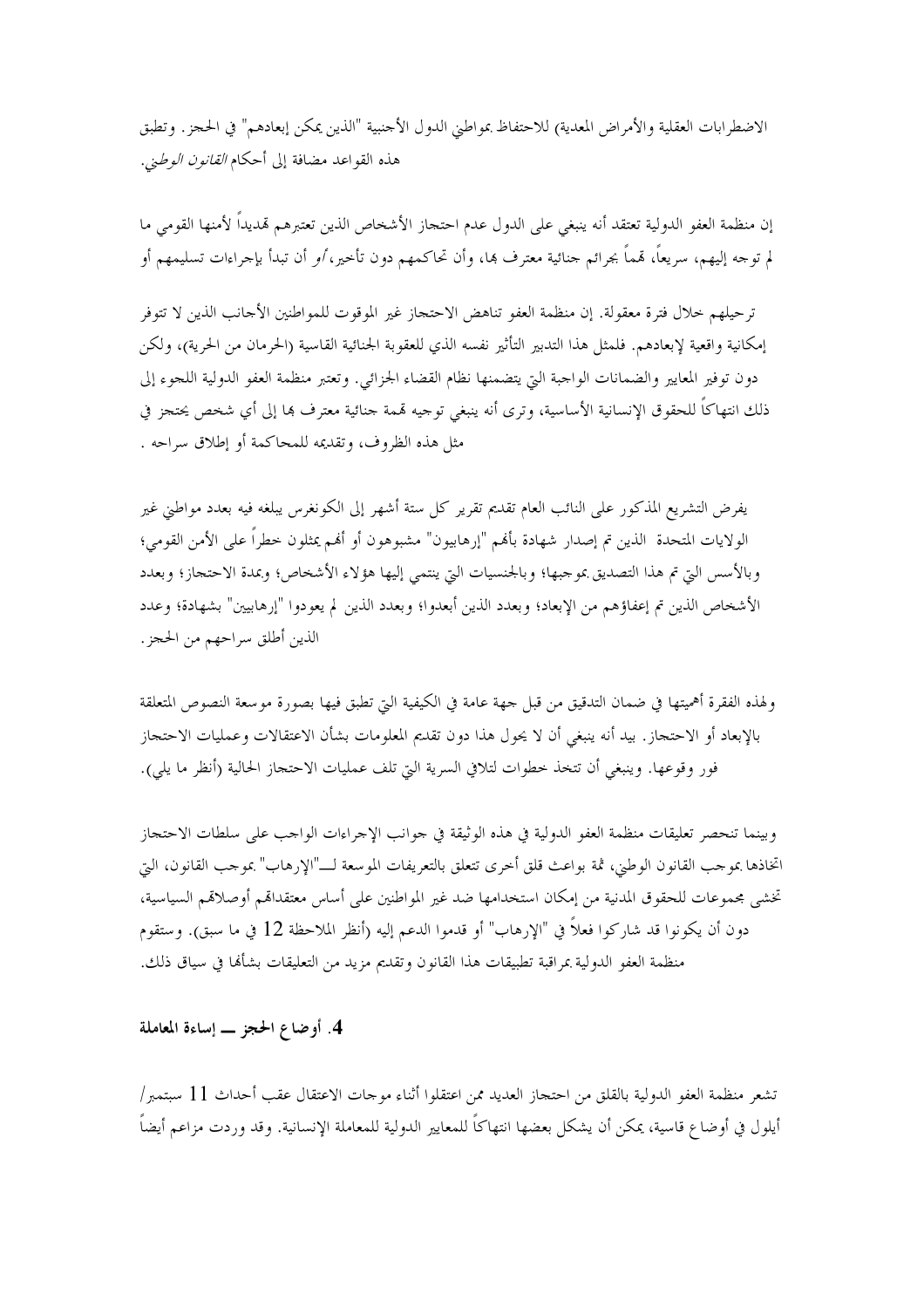بوقوع إساءات جسدية ولفظية للمحتجزين على أيدي الحراس، وبعدم حماية المحتجزين ضد إساءات من قبل السجناء الآخرين.

إن بواعث القلق المتعلقة بالظروف السيئة التي يحتجز فيها المعتقلون في مرافق حجز مصلحة الهجرة والجنسية أو في السجون المحلية قد مر عليها بضع سنوات. ومع أن مصلحة الهجرة والجنسية قد أعلنت عن معايير جديدة لمعاملة المحتجزين من طرفها في وقت سابق من العام الحالي، كما أشير في ما سبق، فإن هذه المعايير لا تطبق بصورة شاملة

(أنظر الجزء 2)<sup>17</sup>. وقد تلقت منظمة العفو تقارير تشير إلى إخضاع محتجزي الهجرة الذين اعتقلوا عقب أحداث 11 سبتمبر/أيلول لأوضاع عقابية أشد مما سبق في بعض المرافق. وثمة تقارير أيضاً بأنه تجري معاملة الأشخاص المسلمين أو الذين ينتمون إلى الشرق الأوسط بقسوة أشد بالمقارنة مع السجناء الآخرين. وتشتمل التقارير على وضع المحتجزين في السجن الانفرادي وحرمالهم من التمرينات الرياضية؛ وتقييدهم بصورة كاملة، بما في ذلك بأصفاد الساقين، حلال الزيارات، وحرمالهم من استقبال عائلاقمم دون حواجز؛ وعدم تقديم طعام كاف لهم؛ وعدم السماح لهم باقتناء ممتلكات شخصية وكتب باللغة العربية، بما في ذلك القرآن.

إن منظمة العفو الدولية تشعر بالقلق أيضاً حيال التقارير التي تفيد بأنه قد تم اعتقال بعض الأشخاص الذين وصلوا إلى الولايات المتحدة الأمريكية عقب أحداث 11 سبتمبر/أيلول فور وصولهم واستجواهم في مطارات الولايات المتحدة على أسس أمنية، وأن هؤلاء قد أخضعوا لمعاملة قاسية أو لا إنسانية أو مهينه، بما في ذلك حرمالهم من الطعام لفترات طويلة وتقييدهم بالأصفاد.

وتشمل الأمثلة على إساءة المعاملة ما يلي:

تعرض حسنين حافيد، وهو طالب باكستاني تم توقيفه لثلاثة أيام في سبتمبر/أيلول بسبب انتهاء مدة تأشيرة دحوله، للضرب، وكُسر أحد أسنانه، بحسب ما زُعم، على أيدي سجناء وصفوه بأنه "إرهابي" أثناء احتجازه في إحدى زنازين ويغينـــز، بولاية ميسيسيبي. وذكر أنه حاول الاستجارة بالحراس عبر نظام الاتصال الداحلي، بيد أن هؤ لاء لم يستجيبوا لصر حاته من أجل المساعدة.

يزعم شخص مصري اعتقل في 3 أكتوبر/تشرين الأول أنه قد أسيئت معاملته على أيدي الحراس في مركز الاعتقال التابع لمدينة نيويورك. وأصدر أحد القضاة أمراً بالتقاط صور لكدمات أصيب ها في ذراعه قال إنما تسببت عن إساءة معاملته. وتقوم السلطات الفدرالية حالياً بالتحقيق في القضية. ويزعم أسامة عوض الله، وهو أردني محتجز في مركز الاعتقال لمدينة نيويورك أيضاً، أن الحراس سبَّوا دينه ومنعوه من النوم و"عاملوه بفظاظة".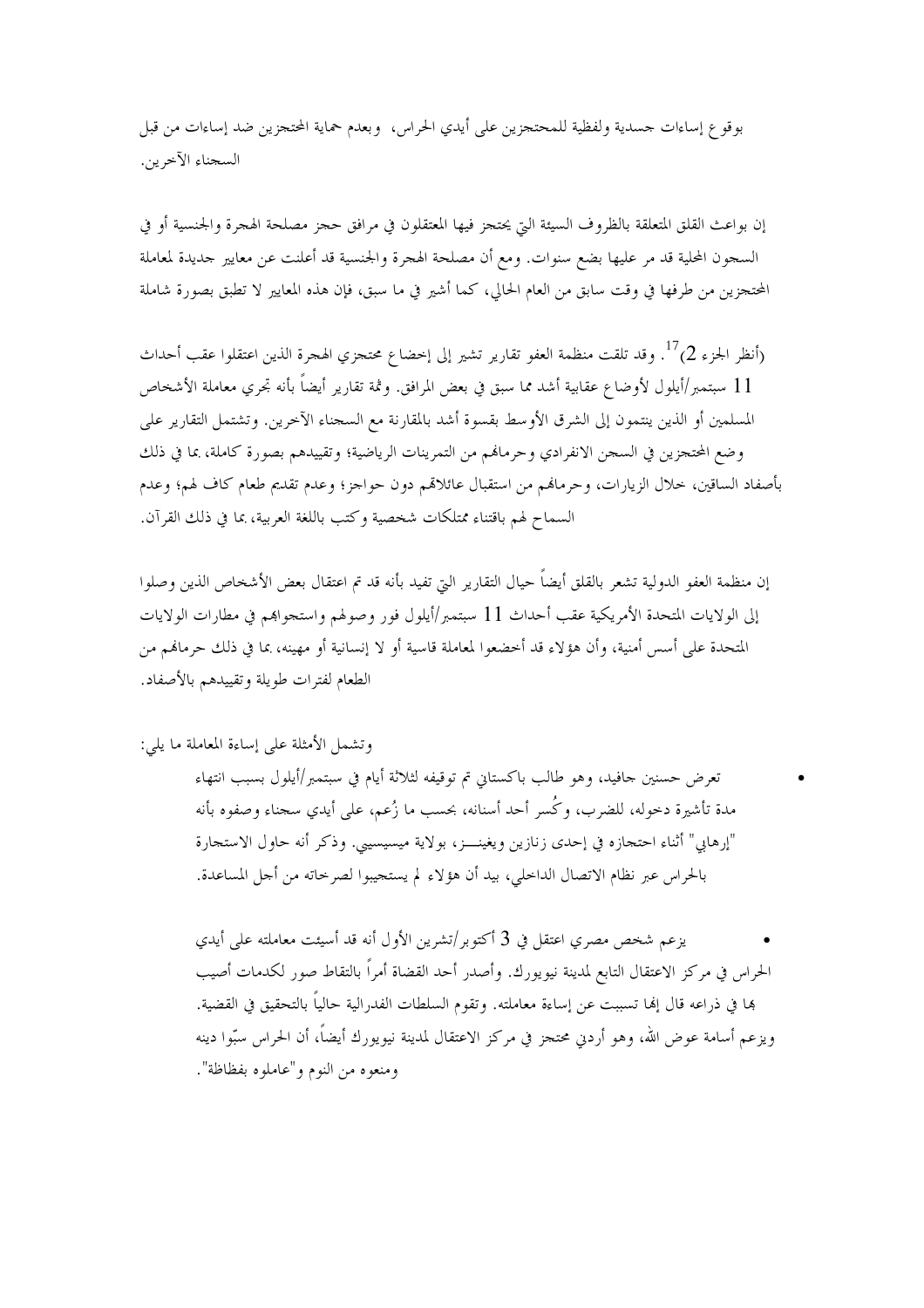وورد أن رجلاً فلسطينياً اعتقل منذ 22 سبتمبر/أيلول في سجن بتكساس لمخالفته شروط تأشيرة الدخول محتجز في زنزانة انفرادية ولا يسمح له بالتمرينات إلا لساعة واحدة في الأسبوع (في باحة مغلقة صغيرة)؛ ويخضع للتقييد بالأصفاد حلال الزيارات من وراء حاجز التي يتلقاها من أسرته؛ ويمنع من اقتناء ممتلكات شخصية؛ وخلافاً للسجناء الآخرين، يحرم من مشاهدة التلفزيون.

وقضي رجل سعودي محتجز في سجن مقاطعة دنيتون، بتكساس، لمخالفته قوانين الهجرة، أسبوعاً من دون أن يعطي فرشة أو أغطية أو بطانية أو ساعة لمعرفة أوقات الصلاة. و لم يتحسن وضعه إلا بعد تقلُّم محاميه بالتماس إلى المدير الإقليمي لمصلحة الهجرة والجنسية. وسمح له برؤية زوجته بعد ثمانية أيام من اعتقاله، وكان مكبلاً بأصفاد الساقين خلال زيارتما الثانية له من وراء حاجز؛ وما زال عدد الزيارات التي يسمح له بما أقل بكثير من تلك التي يسمح بما لأقارب السجناء الآخرين. وبحسب ما ذكر، فقد طلب بنفسه البقاء في الحجز الانفرادي بسبب خشيته على سلامته الشخصية إذا ما احتجز مع سجناء آخرين.

ويُزعم أن المحتجزين الذين ينتظرون الإبعاد في سجن مقاطعة ميكلينبور غ، بكالورينا الشمالية، جردوا من ملابسهم في أوائل نوفمبر/تشرين الثاني وسلط عليهم تيار من الهواء البارد من قبل الحراس؛ وذكرت زوجة أحدهم أنه لم يتعرض لمثل هذه المعاملة القاسية سوى المحتجزون من أصول شرق أوسطية، وأنه عندما حاول زوجها الشكوى عبر مكالمات هاتفية، قطعت عنه الاتصالات من قبل الحراس.

احتجز خمسة إسرائيليين اعتقلوا في 11 سبتمبر/أيلول في نيويورك بمعزل عن العلم الخارجي قرابة أسبوع وتم استجواهِم من قبل الشرطة، بحسب ما زعم، وهم معصوبو العيون وبملابسهم الداحلية فقط.

ومُنع زوجان مالطيان مسنان وصلا إلى الولايات المتحدة الأمريكية في سبتمبر/أيلول لزيارة ابنتهما (المقيمة في الولايات المتحدة) من الدخول في مطار فيلادلفيا وتم استجوابهما لفترة طويلة من قبل موظفي مصلحة الهجرة والجنسية واحتجزا طوال الليل في مركز للاعتقال، حيث حرما تماماً، بحسب ما زعم، من الحصول على الطعام أو الماء، على الرغم من أن المرأة تعاني من مرض السكري. وأبقى على الزوج (وهو اختصاصي في الأمراض الجلدية في الثالثة والستين من العمر وليس له سجل جرمي) مكبلاً بالسلاسل الثقيلة في معصميه وقدميه حتى وضع وزوجته على متن طائرة عائدة إلى الوطن في اليوم التالي.

إن بعضاً مما سبق يشكل حرقاً لتحريم التعذيب أو الضروب الأخرى للمعاملة القاسية أو اللاإنسانية أو المهينة بموجب أحكام اتفاقية مناهضة التعذيب والعهد الدولي الخاص بالحقوق المدنية والسياسية. وبالإضافة إلى ذلك، تنص المادة 10 من العهد الدولي المذكور على أن "يعامل جميع المحرومين من حريتهم معاملة إنسانية، تحترم الكرامة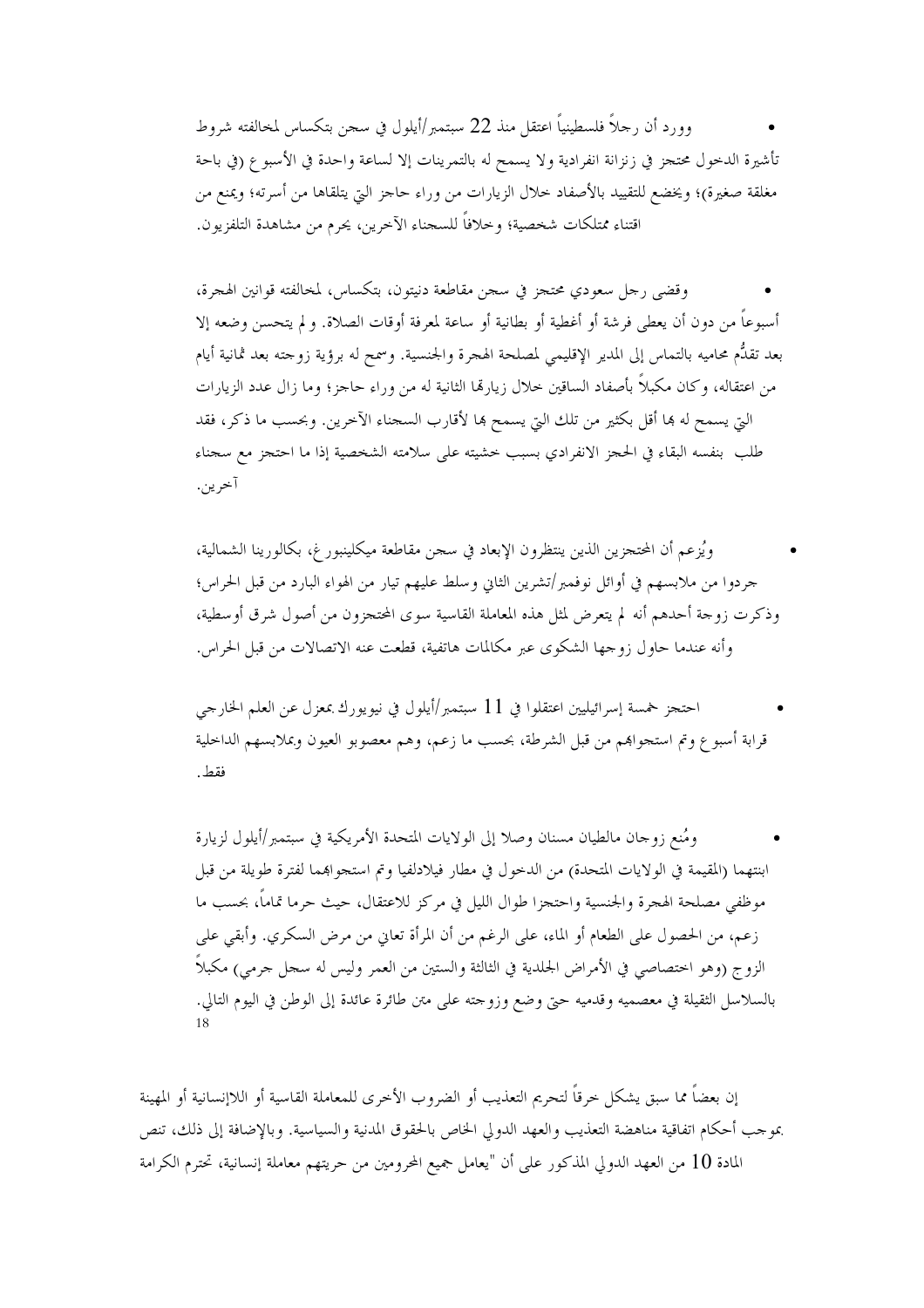الأصيلة في الشخص الإنساني". ولا تلبي بعض الأوضاع التي أوردت الأحكام التي حددقما قواعد الأمم المتحدة النموذجية الدنيا لمعاملة السجناء، التي تقضي، على سبيل المثل، بأنه لجميع السجناء والمختجزين الحصول على ساعة واحدة، على الأقل، يومياً ليمارسوا فيها التمارين الرياضية المناسبة في الهواء الطلق، وبأنه لا يجوز استخدام أدوات التقييد إلا عند وجود "ضرورة قصوى"، و"كتدبير للاحتراز من هرب السجين أو لمنعه من إلحاق الأذى بنفسه أو بغيره، أو من تسبيب حسائر مادية". وتقضى كذلك بأنه "لا يجوز استخدام السلاسل أو الأصفاد كأدوات لتقييد الحرية".

إن منظمة العفو الدولية تحث وزارة العدل على ضمان أن يعامل جميع السحناء والمحتجزين معاملة إنسانية طبقاً للمعايير الدولية المذكورة في ما سبق، سواء في المرافق المحلية أو الفدرالية، أو في المطارات، وتحت الوزارة على إجراء تحقيق واف في جميع مزاعم الإساءة إلى المحتجزين لدى مصلحة الهجرة والجنسية وغيرهم من المحتجزين الفدراليين في المرافق المحلية والفدرالية.

إن نطاق المعايير التي تم الإعلان عنها مؤخراً والمتعلقة بمعاملة طالبي الهجرة واللجوء ينبغي أن يوسع ليشمل جميع المرافق التي تضم محتجزين لأسباب تتعلق بالهجرة، بما في ذلك المعتقلات المحلية وسجون المقاطعات. وينبغي أن تضمن مصلحة الهجرة والجنسية المراقبة الصارمة لهذه المرافق والالتزام بمذه المعايير.

# 5. عدم توفر معلومات بشأن الاعتقالات

تشاطر منظمة العفو الدولية العديد من المعلقين ودعاة حقوق الإنسان بواعث القلق التي أعربوا عنها إزاء المستويات غير المسبوقة للسرية التي تحيط بالاعتقالات المتعلقة بأحداث 11 سبتمبر/أيلول. وبينما يمكن التحفظ على بعض المعلومات على أساس الأمن أو الخصوصية الشخصية، فإن غياب المعلومات بصورة غير عادية لا يمكن تبريره، ولا يخدم المصلحة العامة، على ما يبدو ٍ. فمن دون مثل هذه المعلومات، يستحيل تقييم مدى ما تتمتع به حقوق المحتجزين من حماية؛ والأبعاد الحقيقية للانتهاكات التي يرد ذكرها؛ وما إذا كانت هناك أي ممارسة منهجية للاعتقال بمعزل عن العالم الخارجي؛ ومدى تعامل السلطات بفاعلية مع بواعث القلق هذه.

وقد تقدمت منظمة العفو الدولية ومجموعة من منظمات حقوق الإنسان في الولايات المتحدة، في 29 أكتوبر/تشرين الأول، بطلب رسمي مشترك إلى وزارة العدل لتزويدها، بموجب قانون حرية المعلومات، بمعلومات مفصلة عن الاعتقالات وعمليات الاحتجاز، بما في ذلك هويات المحتجزين وحنسياقم، ووضعهم الراهن وأماكن وجودهم؛ وما إذا كانوا قد حصلوا على تمثيل قانوين. وطلبت الرسالة معلومات بشأن "جميع التعليمات أو التوجيهات السياسية التي صدرت إلى الموظفين بشأن إطلاق التصريحات العامة أو الكشف عن تفاصيل تخص هؤلاء الأشخاص"، وبشأن هوية أي محاكم تصدر أوامر بحجب المعلومات في قضايا بعينها.

وتطلب الرسالة توفير معلومات بصورة عاجلة، مشيرة إلى "العدد المتزايد من التقارير، التي تثير، إذا ما ثبتت دقتها، أسئلة خطيرة بشأن حالات الحرمان من الإجراءات الأساسية الواجبة، بما في ذلك الحبس دون سبب محتمل، والتدخل في الحق في المشورة القانونية، والتهديدات بإلحاق أذى جسدى خطير". وتنص الرسالة على أن "…السرية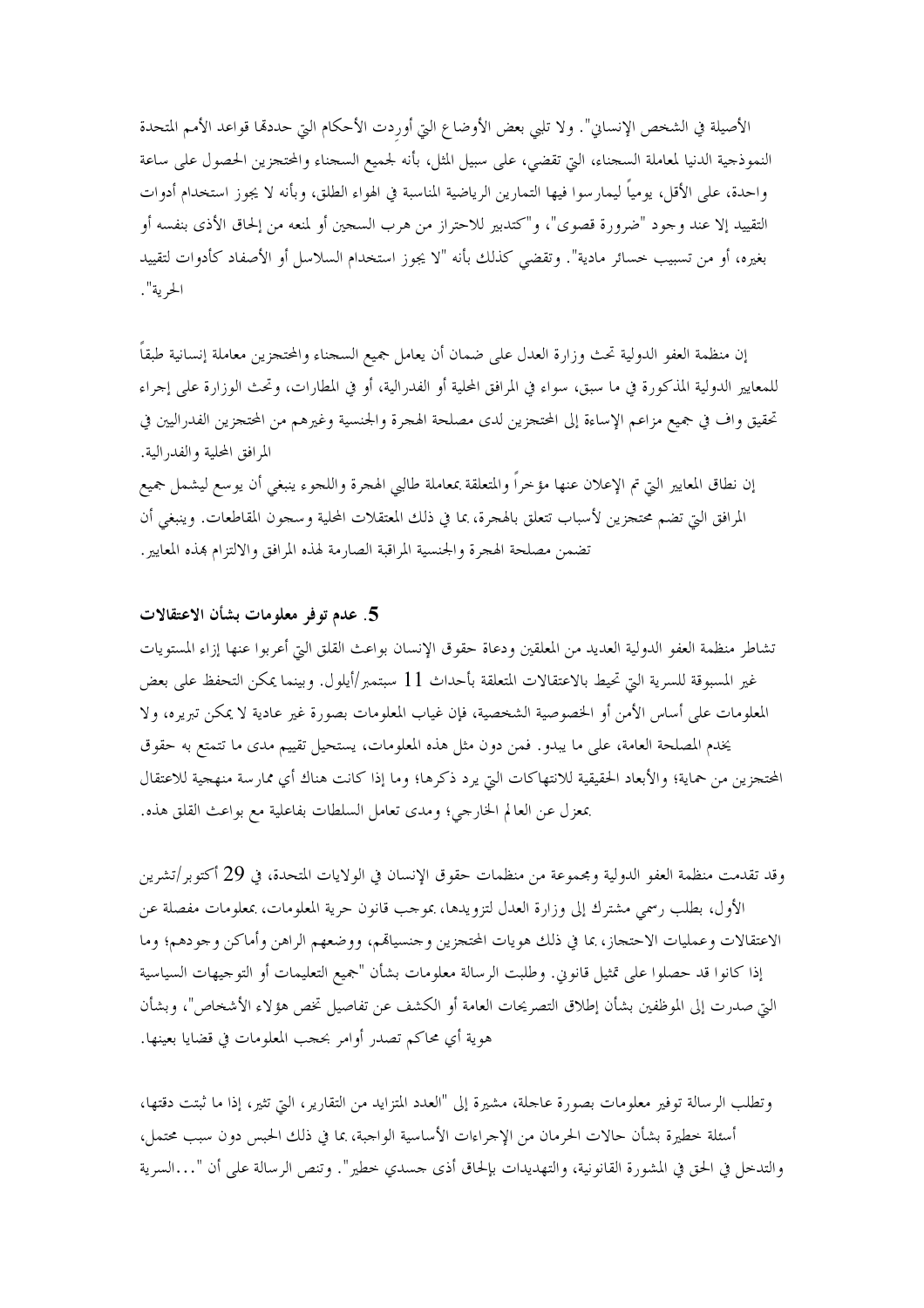غير المسبوقة التي تلف عمليات الاحتجاز لعدة مئات من الأشخاص، والتي استمرت لعدة أسابيع حتى الآن، تثير، بحد ذامًا، تساؤلات بشأن عمليات الاحتجاز" و "تحول دون أي مراقبة ديمقراطية لرد الحكومة على الهجمات". إن منظمة العفو الدولية تدعو وزارة العدل إلى تقديم المعلومات المطلوبة دون تأخير.

### التمييز

إن منظمة العفو الدولية ترحب بالموقف القوي الذي اتخذته وزارة العدل للرد على الهجمات والأفعال التمييزية التي اقترفت ضد من يُتصور أُهُم مسلمون أو من أصل شرق أوسطى في أعقاب أحداث 11 سبتمبر/أيلول. وقد علمنا أن قسم الحقوق المدنية في وزارة العدل، قد فتح ما يربو على 60 تحقيقاً مدنياً وحنائياً بالتعاون مع المدعين العامين في الولايات المتحدة ومكتب التحقيقات الفدرالي، في أفعال قام ها أشخاص بصفتهم الفردية في رد على أحداث 11 سبتمبر/أيلول، بما في ذلك أعمال قتل وتمديدات بالقتل واعتداءات على الجوامع وعلى المصالح التجارية.

وقد أنشأ قسم الحقوق المدنية مجموعة عمل لمكافحة "تمييز ما بعد الإرهاب" ضد المحموعات المستهدفة عن طريق تلقى تقارير بشأن "الانتهاكات القائمة على الأصل القومي للأشخاص، ووضعهم إزاء الجنسية، ودينهم، بما في ذلك الانتهاكات المتعلقة بالسكن والتعليم والتوظيف والانتفاع بالخدمات الحكومية وتنفيذ القانون"، وتحويل القضايا إلى السلطات الفدرالية المناسبة، والقيام بالاتصال مع المحتمعات المحلية، والعمل على ضمان تقديم حدمات فعالة لضحايا انتهاكات الحقوق المدنية.

ونحن إذ نرحب هذه المبادرات، نلاحظ أنه قد حرى الإعراب عن بعض بواعث القلق حيال الآثار التمييزية المنظورة أو المحتملة لبعض التدابير المتعلقة بتنفيذ القانون، بما فيها الاعتقالات التي تمت عقب أحداث 11 سبتمبر/أيلول. إذ يبدو أن العديد ممن اعتقلوا في تحقيقات 11 سبتمبر/أيلول، إن لم يكن معظمهم، هم من الرحال الذين ينتمون إلى جنوب آسيا أو الشرق الأوسط. إن منظمة العفو الدولية تدرك أن قوات الأمن ربما تقوم بالتصرف بناء على طيف من المواد الاستخبارية والمعلومات الأخرى عند التحقيق مع المشبوهين أو إجراء الاعتقالات. بيد أنه ثمة بواعث قلق من أن بعض الأشخاص الذين اعتقلوا في سياق تحقيقات 11 سبتمبر/أيلول ما زالوا محتجزين لارتكاهم مخالفات غير خطيرة نسبياً يُسمح في العادة بالإفراج عن مرتكبيها بالكفالة. وكما أشير في ما سبق، ثمة شكاوى أيضاً من أن بعض المعتقلين من المسلمين أو ممن ينتمون إلى الشرق الأوسط يعاملون بطريقة أكثر فظاظة من السجناء الآخرين أثناء احتجازهم.

في 9 نوفمبر/تشرين الثاني 2001، أصدر النائب العام مذكرة تحمل تعليمات إلى المدعين العامين الفدراليين وقوات الشرطة الخاصة بمكافحة الإرهاب بمقابلة 5,000 شخص وصلوا حديثاً إلى الولايات المتحدة الأمريكية بموجب تأشيرة دحول حاصة بالطلاب أو السياح أو رحال الأعمال. ومع أنه لم يعلن عن أسماء هؤلاء، فقد أشارت مصادر إلى أن معظم الأشخاص الذين وردت أسماؤهم في القائمة هم من الذكور الشرق أوسطيين الذين تتراوح أعمارهم بين 18 و 33 عاماً. وقد أبدى عدة رؤساء لدوائر الشرطة في الولايات المتحدة قلقهم بشأن هذه التعليمات من باب أن استجواب مهاجرين دون وجود شبهة جرمية، ما لم يتم على أسس طوعية، ربما يشكل انتهاكاً لقوانين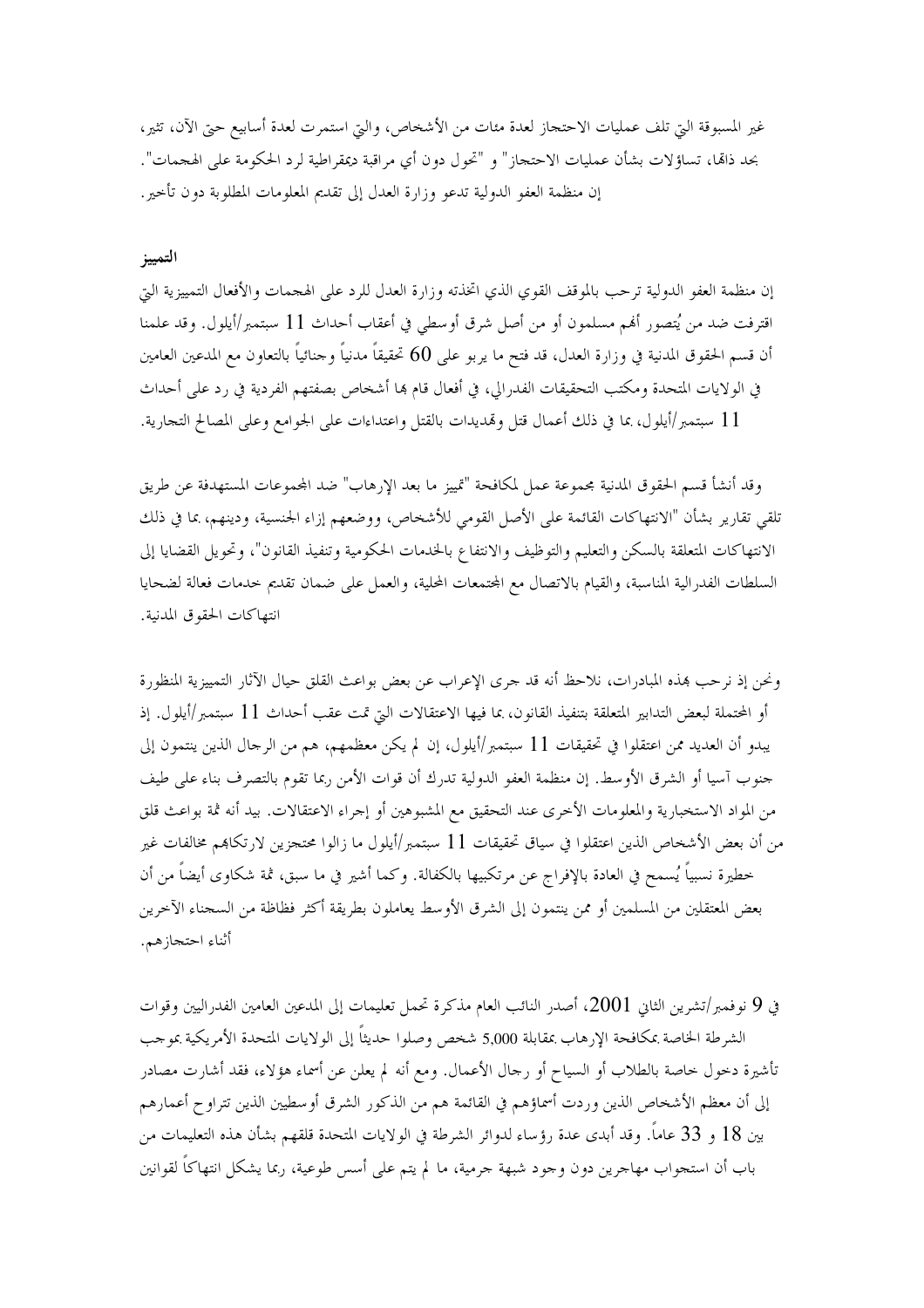الولاية وللمبادئ التوجيهية لعمل الشرطة التي تحرم "الاستهداف العنصري" (المعاملة غير العادلة من قبل المكلفين بتنفيذ القانون، من قبيل إيقاف السائقين أو المارة، وتفتيشهم، على أساس عرقهم أو أصلهم الإثني).

إن الولايات المتحدة الأمريكية بين الدول التي صادقت على اتفاقية الأمم المتحدة للقضاء على جميع أشكال التمييز العنصري، التي تدعو المادة الخامسة منها الدول الأطراف إلى أن تتعهد بتحريم التمييز العنصري، والقضاء عليه في جميع أشكاله، وإلى أن تكفل لكل شخص الحق في المساواة أمام القانون. وفي تقريرها المقدم إلى لجنة الأمم المتحدة للقضاء على التمييز العنصري، في سبتمبر/أيلول 2000، قالت حكومة الولايات المتحدة إن "التمييز العنصري من قبل السلطات العامة محرم في شتى أنحاء الولايات المتحدة، ومبدأ عدم التمييز مبدأ مركزي لسياسة الحكومة في جميع أنحاء البلاد". وأبلغ وفد الولايات المتحدة اللجنة، في أغسطس/آب 2001، أن إدارة بوش ملتزمة بالقضاء على ممار سة الاستهداف العنصري. <sup>19</sup>

وتعتقد منظمة العفو الدولية أنه من الضروري أن تبقى حكومة الولايات المتحدة على التزامها الكامل بالتمسك بمبادئ عدم التمييز هذه في مواجهة التحديات الراهنة. وتحث منظمة العفو الحكومة على اتخاذ جميع الاحتياطات اللازمة لضمان عدم اعتقال الأشخاص أو احتجازهم، أو معاملتهم معاملة غير نزيهة، بسبب أصلهم أو عرقهم أو دينهم. فمثل هذه الممارسات تشكل انتهاكاً لمعايير القانون الدولي وقانون الولايات المتحدة، على حد سواء.<sup>20</sup>

كما تعتقد منظمة العفو الدولية أن من الضروري ضمان إعمال أقوى الضمانات للحيلولة دون التمييز في تطبيق *القانون الوط*ني. ونظراً لما يعطيه التشريع للحكومة من سلطات فوق العادة للاحتجاز تطال غير المواطنين فقط، فإن ضمان عدم استهداف محتمعات المهاجرين بصورة غير نزيهة يكتسب أهمية خاصة.

وتعرب منظمة العفو الدولية عن بواعث قلقها أيضاً حيال الأسس التمييزية التي يقوم عليها عمل اللجان العسكرية الخاصة التي تشكلت بموجب الأمر الرئاسي الصادر في 13 نوفمبر/تشرين الثاني، من حيث قَصر صلاحيتها على غير مواطني الولايات المتحدة، الذين سوف يحاكمون بموجب نظام قضائي أدني مستوى من النظام الذي يخضع له مواطنو الولايات المتحدة. إن منظمة العفو قد دعت إلى إلغاء هذا الأمر الرئاسي (أنظر البند 11 في ما يلي).

# 7. قاعدة جديدة تسمح بمراقبة أحاديث السجناء مع محاميهم

تشعر منظمة العفو الدولية بالانزعاج الشديد إزاء قاعدة مؤقتة جديدة فرضتها وزارة العدل في 31 أكتوبر/تشرين الأول 2001، تسمح لمكتب السحون بمراقبة الاتصالات المكتوبة أو الشفوية بين المحامين وموكليهم من السحناء، والتي كانت في ما مضي تخضع للسرية، وذلك حيثما يصادق النائب العام على "وجود شك معقول للاعتقاد" بأنه يمكن للسجين أن يستخدم مثل هذا الاتصال "لتعزيز أفعال إرهابية أو تيسير القيام ها". وتنطبق هذه القاعد على جميع السجناء الفدراليين، وعلى الأشخاص "الذين يحتجزون كشهود أو كمعتقلين أو سواهم" على أيدي ممثلي مصلحة الهجرة والجنسية أو السلطات الفدرالية الأخرى.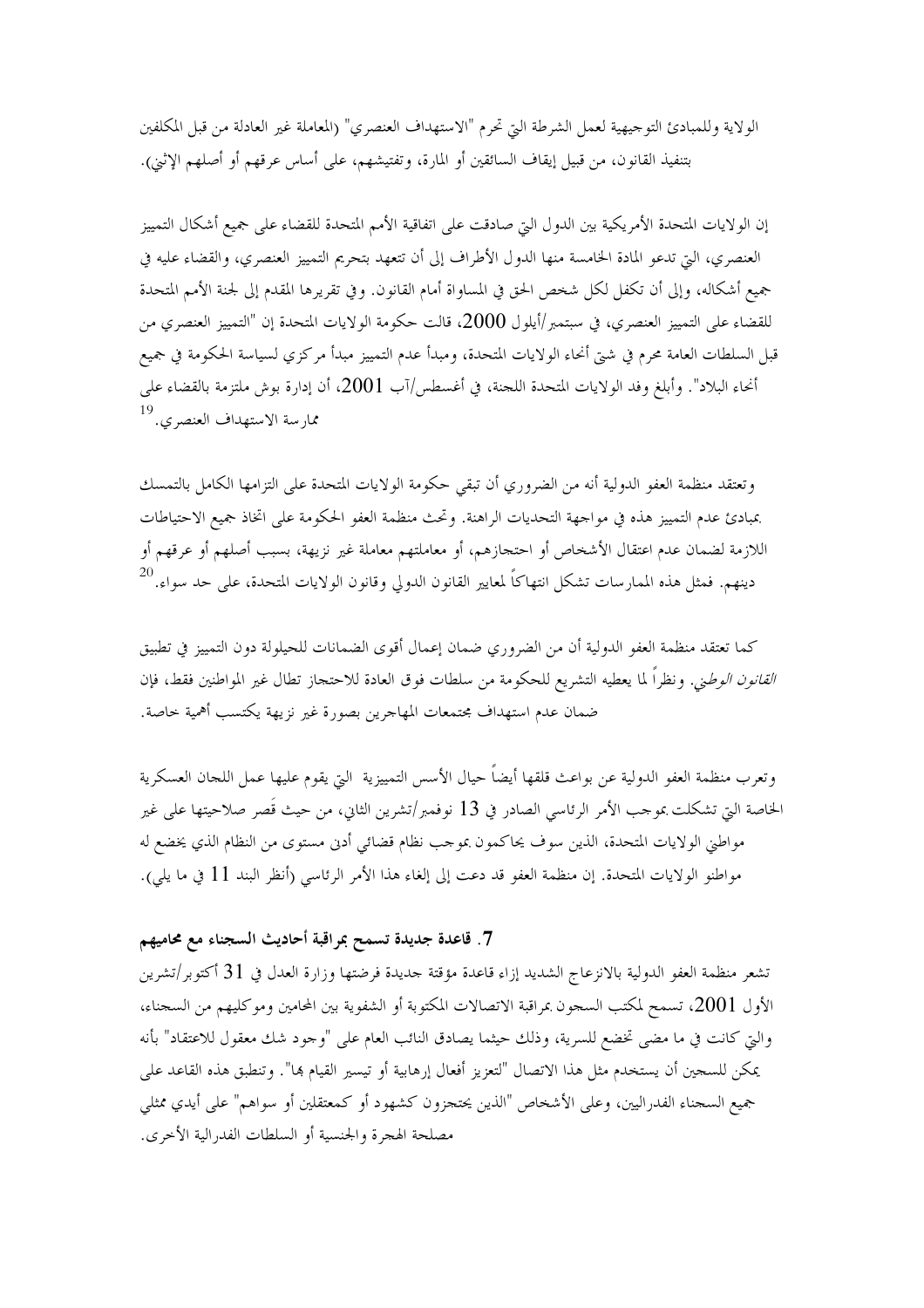ومع أن وزارة العدل قد أعلنت أن ضمانات إجرائية سوف تتكفل بحماية الحق في سرية الاتصال بين المحامي وموكله في ما يتعلق بالمشورة القانونية <sup>21</sup>، إلا أن هذه القاعدة تؤدي إلى اضمحلال مبدأ أساسى تنص عليه المعايير الدولية ويقضى بأن تضمن الحكومات حق جميع الأشخاص الذين يعتقلون أو يحتجزون أو يسجنون في الاتصال بمحام في سرية تامة.<sup>22</sup> وتشعر منظمة العفو بالقلق من أن تركيز كل هذه السلطات الاجتهادية في يد حفنة من الموظفين المكلفين بتنفيذ القانون، ممن لا دراية لهم بالأمور القضائية، يحمل في طياته إمكان إساءة استخدامها. إن السرية مقوم ضروري من مقومات الحق في التمثيل الفعال من قبل مستشار قانوين. ومن شأن مثل هذه المراقبة، وخاصة في حالة الشهود والمحتجزين غير المحكومين، أو الذين ينتظرون المحاكمة، أن تنتقص بشكل مريع من حق الأشخاص المتهمين أو المحتجزين في أن تتوفر لهم التسهيلات الكافية لإعداد دفاعهم، بحسب ما تتطلبه المادة 14 من العهد الدو لي الخاص بالحقوق المدنية والسياسية (الذي يحدد الضمانات المطلوبة للمحاكمة العادلة). كما أن هذه المراقبة تقوِّض أيضاً افتراض البراءة الذي تكفله المادة 14. فقد يشعر السجناء بأن هناك ما يحول ليس فحسب دون مناقشتهم القضايا المتعلقة بقضاياهم، وإنما أيضاً دون الإبلاغ عن أي انتهاكات يتعرضون لها حشية الانتقام. إن الآليات السرية للاتصال مع الخارج، وخاصة مع المحامين، ضمانة مهمة للحيلولة دون وقوع انتهاكات.

إن منظمة العفو الدولية تعتبر أن طرق المعالجة المناسبة متوفرة فعلياً في القوانين الفدرالية السارية المفعول بالنسبة للحالات التي يشتبه فيها بأن اتصالات المحامي بموكله يمكن أن تستغل لتعزيز أنشطة إجرامية. وتشمل طرق المعالجة هذه استصدار أمر من المحكمة بمراقبة الاتصالات عند الضرورة، وغير ذلك من التدابير الخاضعة للمراجعة القضائية. وتعتقد منظمة العفو أنه ينبغي إلغاء القاعدة الجديدة أو اشتراط تطبيقها، على الأقل، باستصدار أمر مسبق من المحكمة في كلِّ مرة يتم خلالها اللجوء إلى المراقبة.

8. السجناء السياسيون الفدراليون المحتجزون بمعزل عن العالم الخارجي عقب أحداث 11 سبتمبر/أيلول: قاعدة جديدة توسع من سلطة احتجاز السجناء بمعزل عن العالم الخارجي

تشعر منظمة العفو الدولية بالقلق حيال تقارير تفيد بأن ما يربو على عشرة سجناء فدراليين ممن يمضون مدة أحكامهم في سجون فدرالية بجرائم على خلفية سياسية لا علاقة لها بمحمات 11 سبتمبر/أيلول قد فصلوا عن بقية السجناء العاديين في ذلك اليوم أو بعد ذلك بفترة قصيرة ليوضعوا في الحبس الانفرادي في وحدات ذات إجراءات أمنية فائقة. وحرم بعضهم من الاتصال بمحامييهم أثناء فترة العزل؛ كما حرم العديد منهم من جميع الزيارات ومن الحصول على بريدهم الشخصي، مما وضعهم في نماية الأمر في عزلة عن العالم الخارجي لمدة تتراوح بين 10 أيام وأسبوعين. ولم يبلَّغ أي منهم بأسباب نقلهم إلى وحدات ذات إجراءات أمنية فائقة أو وقف الزيارات والبريد 23.

ومنذ ذلك الحين، أصدر مكتب السجون تعليمات إدارية تسمح للمدير بتمديد الفترة التي يمكن إحضاع السجناء خلالها لـــ "تدابير إدارية خاصة" (بما في ذلك العزل في وحدات ذات إجراءات أمنية فائقة) لأسباب أمنية إلى فترات من سنة واحدة قابلة للتجديد.<sup>24</sup> وتعرب منظمة العفو عن بواعث قلقها من أن هذا يمكن أن يعني احتجاز الناس في زنازين انفرادية لفترات طويلة ـ وحيّ غير محددة\_ دون ضمانات كافية أو مراجعة قضائية. وإذ تأخذ المنظمة في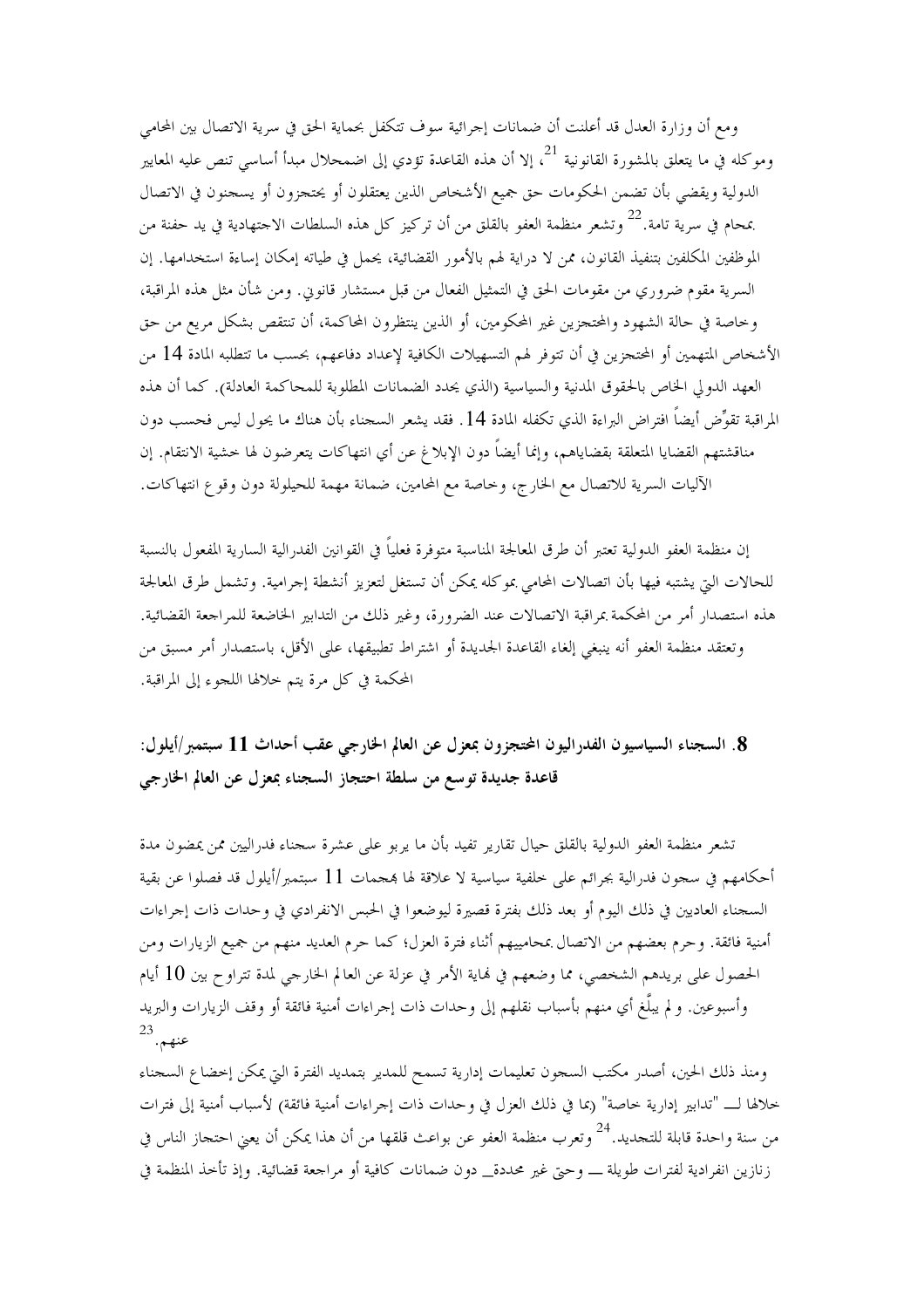اعتبارها أن العزل الانفرادي يمكن أن يرقى إلى مرتبة المعاملة القاسية أو اللاإنسانية أو المهينة، فإنها تسعى إلى الحصول من مكتب السجون على مزيد من المعلومات بشأن هذه الإجراءات، بما في ذلك الأسس المحددة لوضع هذه الإحراءات موضع التطبيق؛ والضمانات الموحودة لكفالة ۖ الحقوق المتعلقة بقواعد الإحراءات القانونية؛ وظروف احتجاز مثل هؤلاء السجناء.

### 9. أساليب الاستجواب \_ شبح التعذيب يلوح من جديد

إن منظمة العفو الدولية تشعر بقلق شديد حيال التقارير الصحفية التي تشير إلى أن قوات الأمن في الولايات المتحدة ربما تكون بصدد التفكير في استخدام "أساليب ضغط" من قبيل"مصل الحقيقة" المدعو بينتوثال الصوديوم للحصول على المعلومات من المحتجزين أثناء التحقيق. إن مثل هذه الأساليب سوف تشكل انتهاكاً لمعاهدات حقوق الإنسان التي تعتبر الولايات المتحدة طرفاً فيها، وسوف تقوِّض مكانة الولايات المتحدة في المحتمع الدولي.

لقد صادقت الولايات المتحدة على العهد الدولي الخاص بالحقوق المدنية والسياسية وعلى اتفاقية مناهضة التعذيب، وكلاهما يحرمان التعذيب وغيره من ضروب المعاملة القاسية أو اللاإنسانية أو المهينة في جميع الظروف، بما فيها أوضاع الطوارئ الوطنية<sup>25</sup>وفي تقريرها إلى لجنة مناهضة التعذيب<sup>26</sup>،الذي قدمته في أكتوبر/تشرين الأول 1999، شددت حكومة الولايات المتحدة على أنه وبالرغم من أن التعذيب لا يشكل جرماً فدرالياً بحد ذاته فوق أراضي الولايات المتحدة، فإن القوانين الفدرالية وقوانين الولايات قد وضعت جميع الأفعال التي تندرج ضمن تعريف التعذيب حارج القانون. وأوضحت الولايات المتحدة ما يلي:

إن التعذيب ممنوع بحكم القانون في شتى أنحاء الولايات المتحدة. وهو مستنكر تماماً كمسألة سياسية وكأداة لسلطة اللهولة. وكل فعل يشكل تعذيباً بموجب الاتفاقية، يشكل جرماً جنائياً بموجب قانون الولايات المتحلة. ولا يملك أي موظف في الحكومة، سواء أكان موظفاً فدرالياً أو موظفاً تابعاً للولاية أو لسلطة محلية، مدنياً كان أم عسكرياً، سلطة اقتراف التعذيب أو إصدار الأوامر إلى أي شخص آحر باقتراف التعذيب. ولا يجوز لأي موظف رسمي غض النظر عن التعليب في أي صورة كان أو التساهل في أمره. ولا يجوز التذرع بأي ظروف استثنائية كمبرر للتعذيب. وليس في قانون الولايات المتحدة نص يسمح، خلافاً لذلك، باستخدام فعل التعليب المحرم أو غيره من ضروب المعاملة، أو العقوبة، القاسية أو اللاإنسانية أو المهينة استنادًا إلى الضرورة الظرفية (إبان " حالة الطوارئ العامة" ، علي سبيل المثل، أو يناء علي أوامر صادرة عن موظف أعلى رتبة أو سلطة عامة)، كما لا يجوز إحضاع آليات الحماية التي يتمتع 1⁄4 الفضاء المستقل للتعطيل" <sup>27</sup>

إن أي انسحاب من مثل هذا التأكيد الواضح على سياسة الولايات المتحدة في هذا المحال سيبعث بإشارة فظيعة إلى المحتمع الدولي بخصوص التزام الولايات المتحدة الأمريكية باحترام حقوق الإنسان وتعزيزها. وأي قبول للتعذيب في الولايات المتحدة يعرض للخطر كل احترام لحكم القانون خارج حدودها. وبالإضافة إلى ذلك، فإن إجازة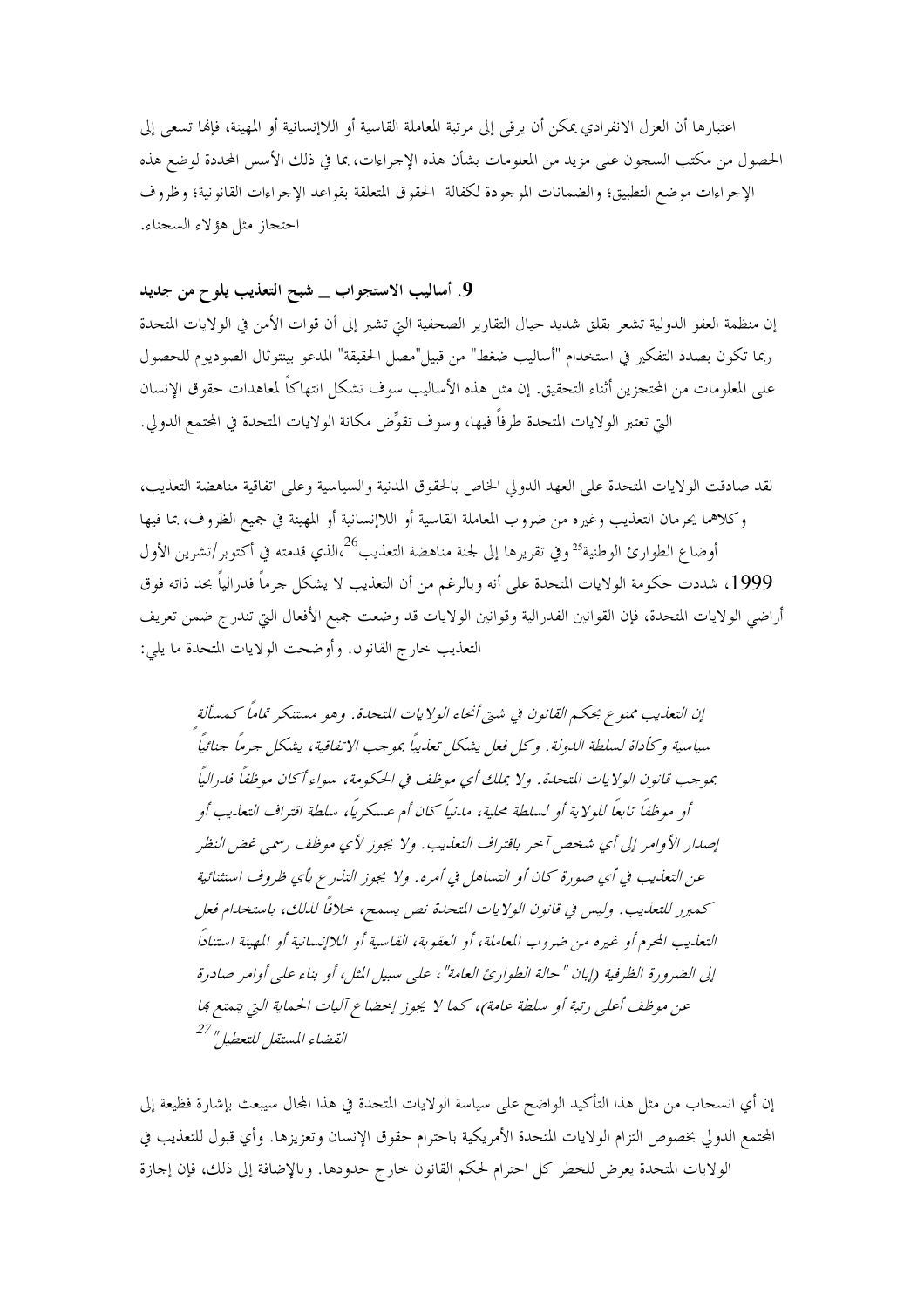الولايات المتحدة استخدام حتى "الضغط الجسدي المعتدل"، وحتى ضد عدد قليل من المعتقلين، ستقود بصورة شبه حتمية إلى استخدامه على نطاق موسع، الأمر الذي توصلت منظمة العفو الدولية إليه عبر 40 عاماً من توثيقها لاستخدام التعذيب.

ولقد أعلنت لجنة مناهضة التعذيب التابعة للأمم المتحدة أن تطبيق ما يسمى بـــ "الضغط الجسدي المعتدل" كطريقة مسموح ها للاستجواب يشكل بوضوح حرقاً لاتفاقية مناهضة التعذيب. وقد قضت بأنه وحتى في الحالات التي يعتقد فيها بأن لدى المشتبه به معلومات تتعلق بمجمات وشيكة ضد الدولة، فإنه لا يجوز استخدام أساليب الاستحواب التالية، نظراً لخرقها المنع المفروض على التعذيب وإساءة المعاملة، وهي: التقييد في أوضا ع مؤلمة جداً؛ وحشر الرأس والوجه في قلنسوة تعيق التنفس؛ والموسيقى الصاحبة؛ والحرمان المطول من النوم؛ والتهديدات، بما فيها التهديد بالموت؛ والهز بصورة عنيفة؛ واستخدام تيار من الهواء البارد لتسبيب الانجماد للشخص المحتجز .<sup>28</sup>

إن منظمة العفو الدولية تعارض استخدام بينتوثال الصوديوم وغيره من العقاقير المسماة "أمصال الحقيقة" في عمليات استجواب المشتبه هم، على أساس أنه يمثل معاملة قاسية ولا إنسانية ومهينه، ولذا ينبغي تحريمه كأسلوب للحصول على المعلومات.<sup>29</sup> ومثل هذا الاستخدام يمثل كذلك ضغطاً بدنياً ونفسياً غير قانوني بموحب المعايير الدولية للاستجواب. إذ ينص المبدأ 21 من بحموعة المبادئ على أنه: "لا يُعرَّض أي شخص محتجز أثناء استجوابه للعنف أو التهديد أو لأساليب استجواب تنال من قدرته على اتخاذ القرارات أو من حكمه على الأمور". وتنص اتفاقية الدول الأمريكية لمنع التعذيب والمعاقبة عليه صراحة على أن التعذيب يشمل "استخدام أساليب ضد الشخص قمدف إلى إلغاء شخصية الضحية أو إلى اضمحلال قدراته البدنية أو النفسية، حتى لو لم تتسبب بأي ألم حسدي أو معاناة عصبية".<sup>30</sup>إن استخدام مثل هذه العقاقير في هذا السياق يشكل أيضاً حرقاً للقواعد الأحلاقية المهنية الطبية، من حيث عدم جواز استخدام العقار والخبرة الطبية أبداً لأي غرض سوى تقييم الصحة البدنية والعقلية للسجناء والمحتجزين وحمايتها أو تحسينها.

وتُلزِم المادة 15 من اتفاقية مناهضة التعذيب الدول الأطراف "بأن تضمن عدم الاستشهاد بأية أقوال يثبت أنه تم الإدلاء ها نتيجة للتعذيب، كدليل في أية إجراءات، إلا إذا كان ذلك ضد شخص متهم بارتكاب التعذيب، كدليل على الإدلاء بمذه الأقوال". وتستثني المعايير الدولية الأخرى ليس فحسب الأقوال التي يتم انتزاعها تحت التعذيب، وإنما أيضاً تلك التي يتم الحصول عليها نتيجة للضروب الأخرى من المعاملة، أو العقوبة، القاسية أو اللاإنسانية أو المهينة.

وقد وسعت لجنة حقوق الإنسان من نطاق المنع المفروض على استخدام الأدلة التي يتم الحصول عليها بالإكراه بالنص على أنه "يتوجب على القانون منع السماح بأن تستخدم في الإجراءات القضائية الأقوال أو الاعترافات التي يتم الحصول عليها عن طريق التعذيب أو غيره من ضروب المعاملة المحرمة"<sup>31</sup>، كما نصت اللجنة كذلك على أنه: "ينبغي أن يشترط القانون أن يكون أي دليل يتم تقديمه…أي …شكل من أشكال الإحبار غير مقبول بكليته". $^{32}$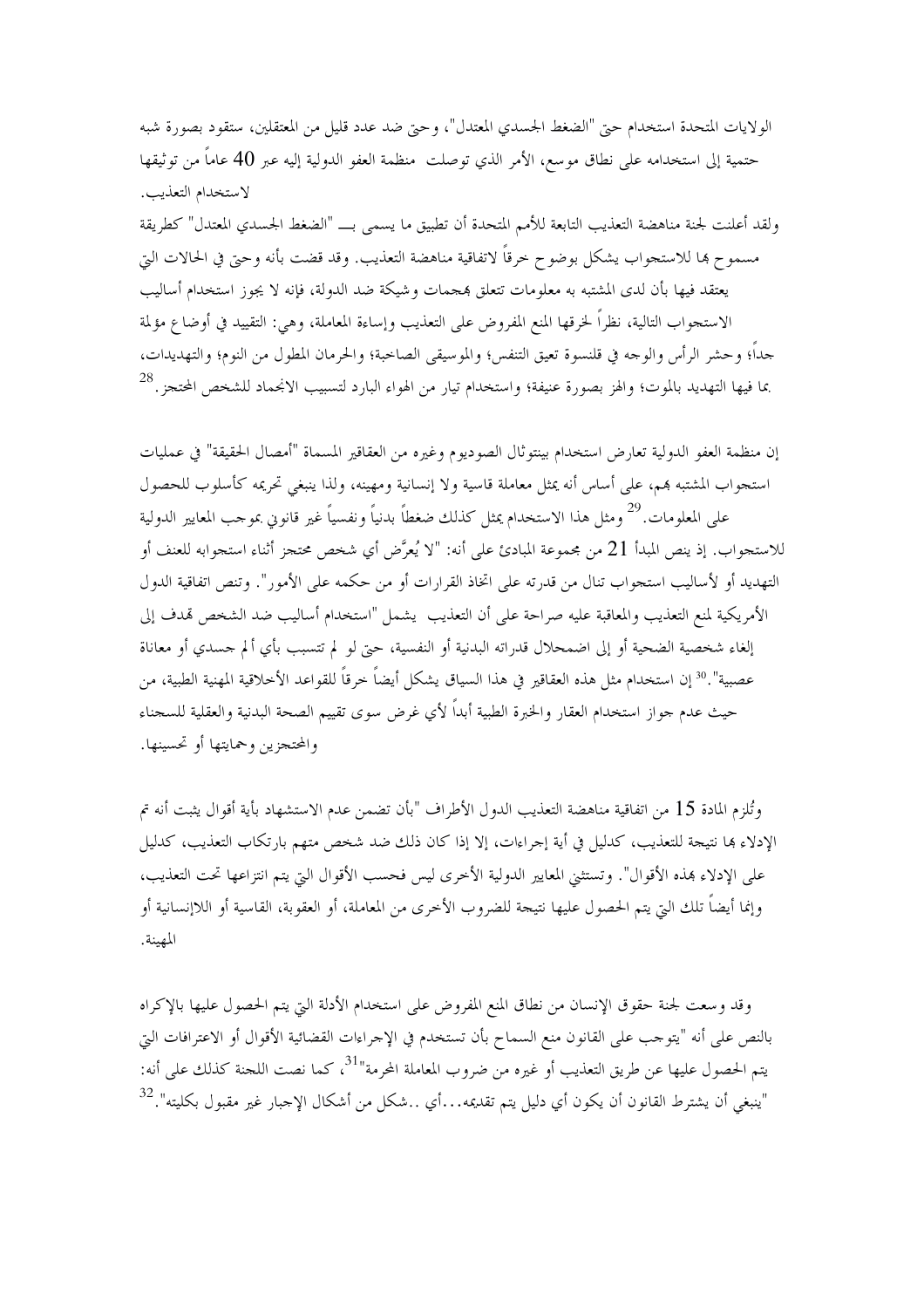إن الولايات المتحدة الأمريكية قد اتخذت خطوات مهمة للوفاء بالتزاماتها بموجب اتفاقية مناهضة التعذيب. وقد سنت تشريعاً يؤكد على سياسة الولايات المتحدة القاضية بعدم إعادة أي شخص إلى بلد توحد بشأنه أسباب جوهرية للاعتقاد بأن الشخص سيكون معرضاً لخطر أن يخضع للتعذيب، وفقاً لما تتطلبه المادة 3 من الاتفاقية. وفي عام 1994، سنت الولايات المتحدة قانوناً فدرالياً يوسع من الولاية القضائية للولايات المتحدة لتشمل أي واقعة تعذيب ترتكب حارج الولايات المتحدة الأمريكية من قبل أحد رعاياها، أو من قبل أي حان مزعوم موجود في الولايات المتحدة بغض النظر عن جنسيته. كما أصدرت الولايات المتحدة قانون حماية ضحايا التعذيب، الذي يتيح لمواطني الدول الأحنبية ومواطني الولايات المتحدة، على حد سواء، طلب التعويض عن الأضرار التي لحقت بمم من أي شخص يشارك في التعذيب أو عمليات الإعدام خارج نطاق القضاء بناء على "سلطة فعلية أو ظاهرة، أو بموجب أي لون من القانون في أي دولة أجنبية".

إن منظمة العفو الدولية تدعو النائب العام إلى إعلان ضمانات بأنه لن يتم اللجوء إلى أساليب تنطوي على التعذيب أو على ضروب أخرى من المعاملة القاسية أو اللاإنسانية أو المهينة، أو البدء باستخدام مثل هذه الأساليب أثناء استجواب الأشخاص المشتبه هم. وينبغي على حكومة الولايات المتحدة أن توضح بأنه لن يكون هناك تساهل بشأن انتهاكات من قبيل التعذيب أو المعاملة القاسية أو اللاإنسانية أو المهينة، وسواها من الأساليب غير اللائقة، في أي ظرف من الظروف، وأن مرتكبيها سيحاكمون عليها بصفتها أفعالاً جرمية.

### 10. المشبوهون الذين يعتقلون في بلدان أخرى

تعتقد منظمة العفو الدولية أن جميع الدول ملزمة، عندما يتطلب الأمر منها ذلك، بالتعاون في تعقب الأشخاص الذين يتورطون في جرائم والقبض عليهم ومحاكمتهم، بغض النظر عن جنسية الجناة أو الضحايا. بيد أنه ينبغي لمثل هذا التعاون إعارة اهتمام بالغ للمعايير الدولية لحقوق الإنسان المتعلقة بالاعتقال والاحتجاز والمعاملة والمحاكمة. وتحتْ منظمة العفو الدولية حكومة الولايات المتحدة، في هذا الصدد، على تعزيز هذه المعايير في جميع الأوقات، وخاصة عندما يشارك ممثلوها في عمليات حارج حدود الولايات المتحدة.

فقد ذكرت *الواشنطن بوست* في عددها الصادر في 22 نوفمبر/تشرين الثاني أنه "وبناء على إلحاح وكالة الاستخبارات المركزية، قامت أجهزة الاستخبارات ودوائر الشرطة في 50 بلداً باعتقال نحو 300 ممن يشتبه بوجود صلات مزعومة لهم بشبكة القاعدة التي يتزعمها أسامة بن لادن أو بمجموعات عنيفة إرهابية أخرى" منذ حوادث 11 سبتمبر/أيلول.

وتماما مثلما أنه من غير الممكن أن ترسل حكومة الولايات المتحدة محتجزين لديها إلى بلد آخر لاستجواهم إذا ما كانت هناك أسباب جوهرية للاعتقاد بألهم سيتعرضون لخطر التعذيب أو غيره من ضروب المعاملة، أو العقوبة، القاسية أو اللاإنسانية أو المهينة، فإن عليها التزاماً أيضاً بأن تعارض استخدام مثل هذه المعاملة ضد أي من المحتجزين الذين تم اعتقالهم بناء على طلبها في بلدان أخرى. وعلى سبيل المثل، فقد ذكر أنه قد أفسح المحال أمام مكتب التحقيقات الفدرالي ووكالة الاستخبارات المركزية لمقابلة "أبو أحمد"، وهو عضو قيادي مزعوم للقاعدة اعتقل من قبل السلطات في المملكة العربية السعودية، البلد الذي يستمر ورود تقارير عن استخدامه التعذيب وإساءة المعاملة،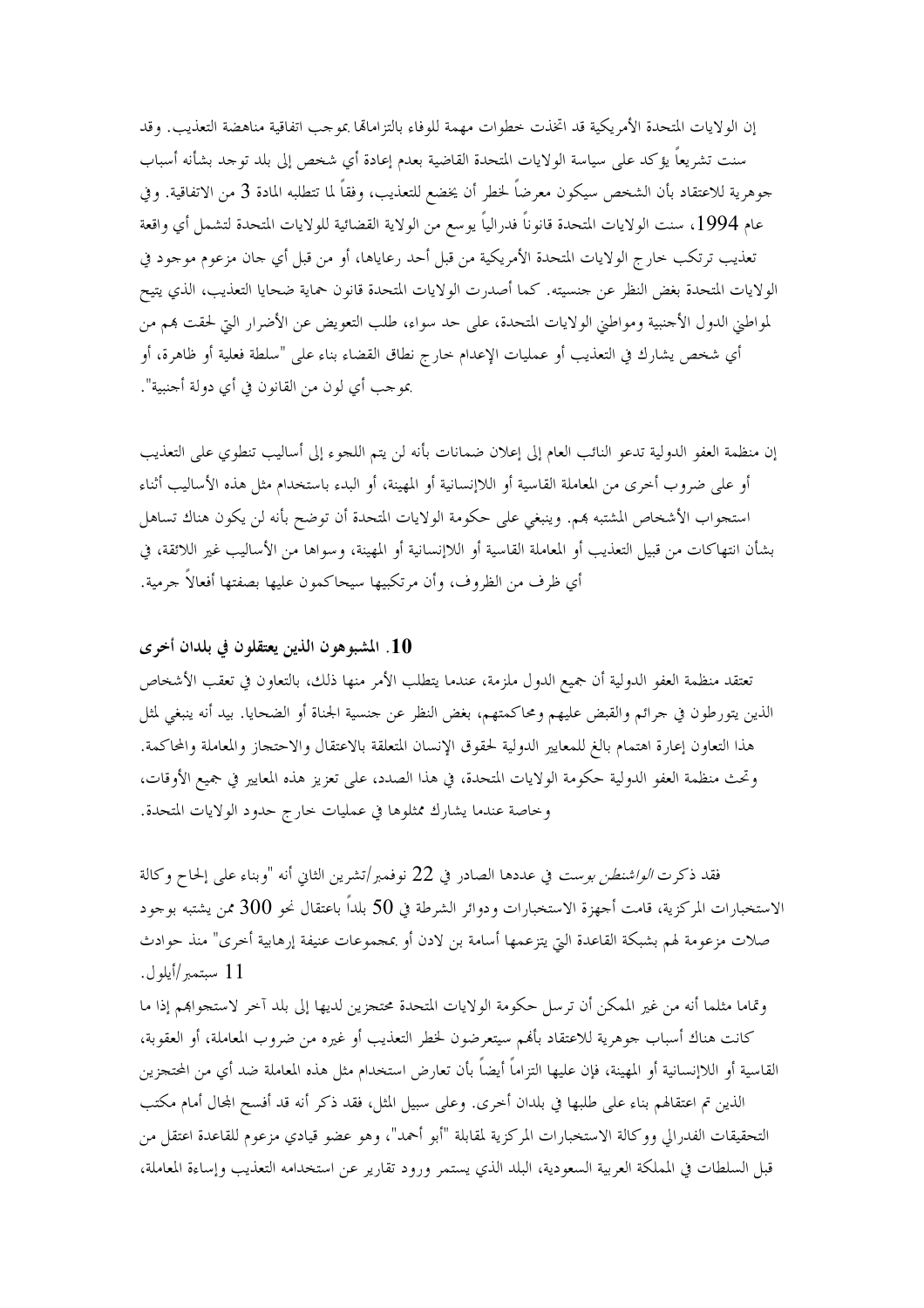كما أفسح المحال لهما لأن تحضرا حلسات استجوابه. إن على ممثلي الولايات المتحدة، إذا ما حدث وعلموا بأي استخدام لمثل هذه المعاملة ضد المحتجزين الذين يُسمح لهم بالوصول إليهم، أن يعلنوا على الملأ استنكارهم لها.

ومن الجائز أن تسعى الولايات المتحدة الأمريكية إلى أن يتم تسليمها معتقلين تم احتجازهم في بلدان أحرى. وينبغي عليها، في مثل هذه الحالات، احترام قوانين الدول الأخرى والأحكام التي تنص عليها المعاهدات الدولية، وخاصة عندما يعترض سبيل عملية تسليم المشبوهين غياب الضمانات بأن لا تسعى الدولة التي لا زالت تحتفظ بعقوبة الإعدام، وهي الولايات المتحدة في هذه الحالة، إلى فرض هذه العقوبة. إن منظمة العفو الدولية تشعر بالقلق حيال سجل سوابق الولايات المتحدة الأمريكية في مجال الاختطاف القسري وإجازته بصورة رسمية، والأشكال الأخرى من "الجلب غير النظامي" للمشبوهين الجنائيين من بلدان أخرى.<sup>33</sup>

وفي هذا الصدد، طلبت منظمة العفو الدولية من وزارة العدل إعطاءها معلومات بشأن الوضع القانوين الراهن لجميل قاسم سعيد محمد ومكان وجوده. فقد ورد أنه تم سراً في مطار كراتشي الدولي، بباكستان، في 26 أكتوبر/تشرين الأول 2001 تسليم جميل، وهو مواطن يمني ذكر أنه مطلوب بالعلاقة مع تفجير المدمرة الأميركية *يو إس إس* كول، في اليمن، في أكتوبر/تشرين الأول 2000، إلى عملاء الولايات المتحدة وتم نقله جواً إلى وجهة غير معلومة. و لم تستطع منظمة العفو أن تحدد مدى دقة الأنباء المتعلقة بمكان وجود جميل محمد من حلال الاتصالات الهاتفية مع وزارة العدل، وتُكرر طلبها هنا في هذه المذكرة الحصول على معلومات بشأن ما إذا كان حقاً محتجزاً في الولايات المتحدة، أو كان كذلك في وقت سابق.

# 11. المحاكمات المقترح إجراؤها من قبل لجان عسكرية خاصة

تشعر منظمة العفو الدولية بقلق شديد حيال الأمر العسكري الذي وقعه الرئيس الأمريكي جورج بوش في 13 نوفمبر/تشرين الثاني بالسماح للجان عسكرية خاصة بمحاكمة أشخاص من غير مواطني الولايات المتحدة يشتبه بتورطهم في "الإرهاب الدولي". وقد دعت المنظمة إلى إلغاء هذا الأمر على أساس أن اقتراحه يحط من شأن المعايير الدولية للمحاكمة العادلة.

ويتجاوز الأمر العسكري بجلاء المبادئ الراسخة للقانون والأدلة المطبقة في محاكمات الأشخاص المتهمين بجرائم جنائية التي تعقدها محاكم الولايات المتحدة، ويشكل التفافاً على الإجراءات الحمائية للمحاكمات العادلة

التي توفرها المحاكم العسكرية للولايات المتحدة بموحب المدونة الموحدة للقضاء العسكري في الولايات المتحدة الأمريكية. فبحسب الأمر العسكري، تصدر الإدانة والحكم بأغلبية ثلثي أعضاء اللجنة العسكرية الخاصة الحاضرين لجلسة التصويت. ومن غير الممكن استئناف قراراتهم لدى محكمة أعلى، ولا يستطيع الأشخاص الذين تنظر مثل هذه اللجان في قضاياهم طلب الإنصاف لدى أي محكمة في أي مكان في العالم في ما يخص أي انتهاكات لحقوق الإنسان تلحق يهم أثناء اعتقالهم أو احتجازهم أو مقاضاقم. ويتناقض الأمر العسكري، بتجاوزه المعايير الدولية للمحاكمة العادلة، مع التزامات الولايات المتحدة بموجب القانون الدولي، وخاصة العهد الدولي الخاص بالحقوق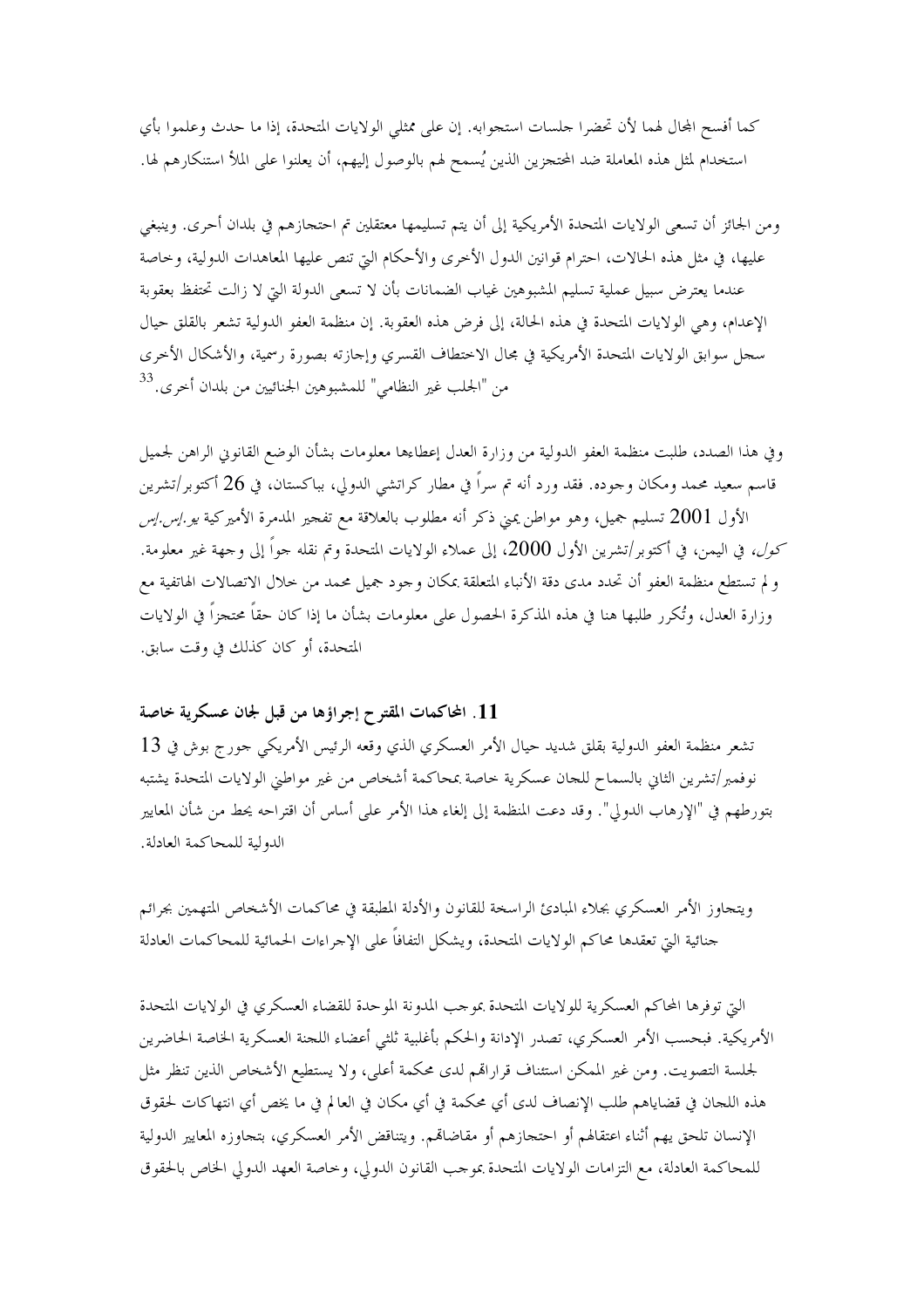المدنية والسياسية، الذي صادقت عليه الولايات المتحدة الأمريكية عام 1992. وثمة مبادئ أساسية يجب أن تحترم في كل الأوقات، حتى في أوقات الطوارئ، ومنها الحق في استئناف الحكم.

ومع أن الأمر العسكري يضع اللجان العسكرية المقترحة تحت الولاية القضائية لوزارة الدفاع، فإن الأشخاص المشمولين حالياً بالولاية القضائية لوزارة العدل يقعون في نطاق سلطة هذا الأمر. وتحث منظمة العفو وزارة الدفاع معارضة نقل أي مشبوه تشمله ولايتها القضائية إلى الولاية القضائية للجان العسكرية المذكورة. فقد ورد أن بعض المسؤولين في إدارة الولايات المتحدة قد أثاروا مسألة إمكان محاكمة زاكارياس موسوي، وهو مواطن فرنسي من أصل مغربي اعتقل في مينيابوليس في 17 أغسطس/آب، أمام المحاكم العسكرية الحاصة. إن منظمة العفو الدولية تعلن معارضتها لأن يحاكم هو أو أي شخص آخر أمام اللجان العسكرية المقترحة.

# ملخص لتوصيات منظمة العفو الدولية

تحت منظمة العفو الدولية النائب العام الأمريكي ووزارة العدل على ما يلي:

الإعلان عن العدد الإجمالي للأشخاص الذين تم اعتقالهم حتى تاريخه بالعلاقة مع التحقيقات الخاصة بأحداث 11 سبتمبر/أيلول؛ وإيراد تواريخ وأماكن اعتقالهم؛ وعدد الأشخاص الذين ما زالوا قيد الحجز؛ وأماكن احتجازهم؛ وإعطاء بيانات بشأن عرق المختجزين أو أصلهم الإثني.

ضمان عدم احتجاز أي شخص بمعزل عن العالمي الخارجي.

التأكيد العليي مجدداً على معارضة حكومة الولايات المتحدة القاطعة لاستخدام التعذيب.

ضمان عدم إحضاع أي محتجز فدرالي، بما في ذلك الأشخاص المحتجزين في السجون المحلية أو سجون المقاطعات، للتعذيب أو لغيره من ضروب المعاملة القاسية أو اللاإنسانية أو المهينة، وعدم استخدام الموظفين المكلفين بتنفيذ القوانين لأساليب الاستجواب التي تمثل شكلاً من أشكال التعذيب أو غيره من ضروب المعاملة المحرمة بموجب المعايير الدولية. ضمان إجراء تحقيق واف ونزيه في جميع حالات إساءة المعاملة المزعومة، وإعلان نتائج التحقيق على الملأ. وينبغي تقديم المسؤولين عن الانتهاكات، بما فيها المعاملة التمييزية، إلى العدالة. ضمان تمتع كل شخص يعتقل أو يحتجز بحقوقه بموجب المعايير الدولية التي نصت عليها المادة 9 من العهد الدولي الخاص بالحقوق المدنية والسياسية، ومجموعة المبادئ، بما في ذلك إخطاره بأسباب اعتقاله وإتاحة الفرصة له للاتصال بمحام وبأسرته وبالموظفين القنصليين لبلاده أو بمنظمات أخرى، بحسب طلبه.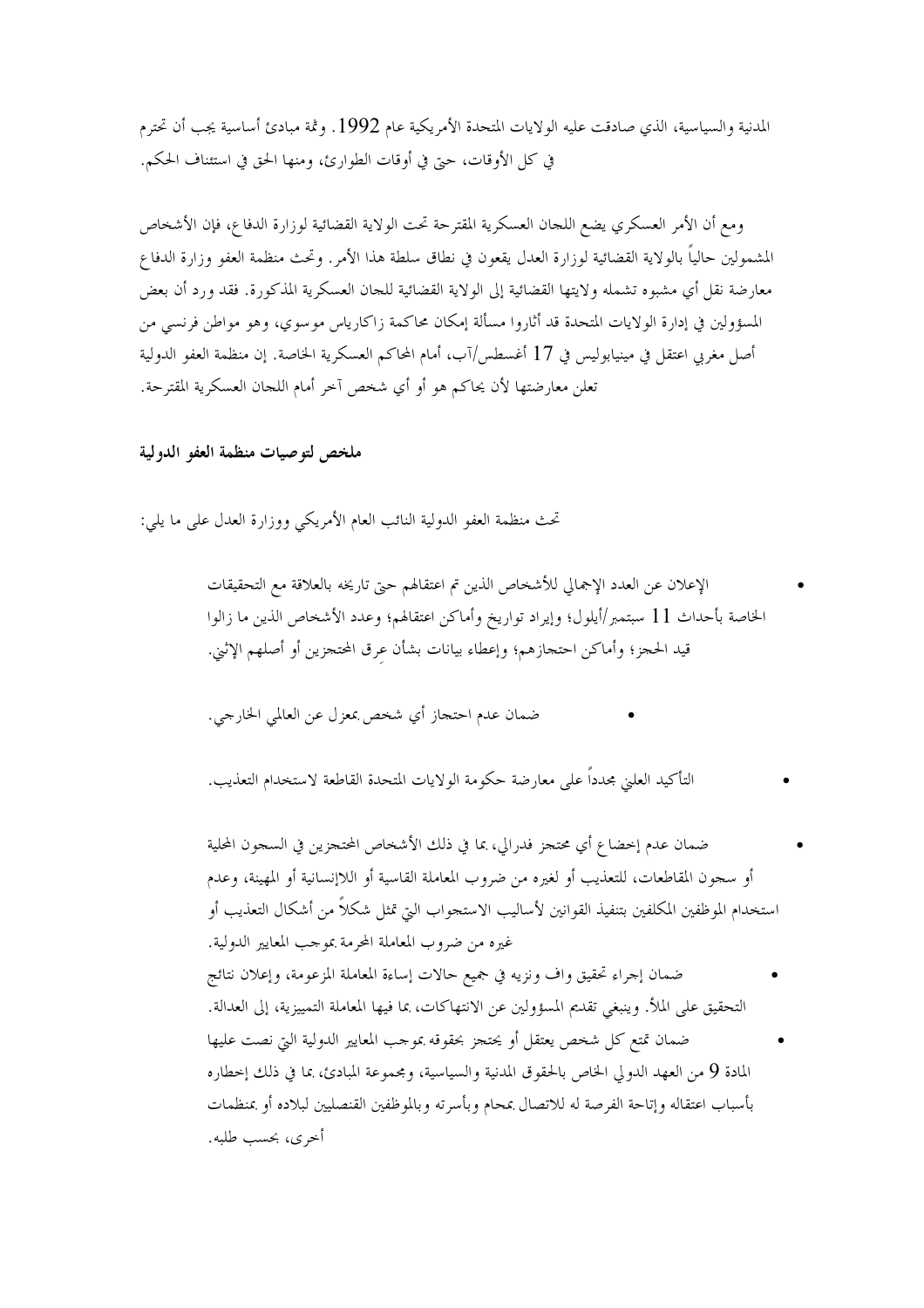المراقبة الحثيثة لأحكام الاحتجاز في *القانون الوطين*، وضمان أن يعرض الأشخاص الذين يعتقلون أو يحتجزون بشكل سريع أمام قاض، وأن يكون باستطاعتهم الاعتراض على قانونية احتجازهم.

ينبغي أن لا يحتجز أي شخص لأسباب تتعلق بالأمن القومي ما لم توجه إليه قممة جنائية معترف بما دون تأخير غير ضروري أو يُبدأ بإجراءات إبعاده حلال فترة زمنية معقولة.

ضمان أن لا يحتجز أحد بالاستناد إلى أدلة لا يستطيع مراجعتها أو الاعتراض عليها.

ضمان توسيع نطاق اعتماد معايير مصلحة الهجرة والجنسية المتعلقة بمحتجزي الهجرة وطالبي اللجوء التي أدخلت في بعض المرافق في وقت سابق من العام الحالي لتشمل جميع مرافق الاحتجاز التابعة لها. وينبغي مراقبة تطبيق هذه المعايير والتقيد الصارم بما.

ضمان عدم احتجاز طالبي اللجوء بصورة عامة. وإذا ما تم احتجازهم لأسباب أمنية، يجب أن تتاح لهم فرصة وافية ونزيهة للإدلاء بأقوالهم والاستماع لدعواهم، بحسب ما تنص عليه اتفاقية اللاحئين لعام 1951.

ضمان عدم اعتقال أي شخص أو احتجازه أو إخضاعه للمعاملة غير النـــزيهة أو القاسية بسبب أصله الإثني أو عرقه أو حنسيته أو دينه.

تعزيز المعايير الدولية لحقوق الإنسان وحمايتها في سياق التدابير الدولية المتعلقة بالتحقيقات المتخذة في أعقاب أحداث 11 سبتمبر/أيلول، وبخاصة ضمان أن يقوم ممثلو الولايات المتحدة الذين تتاح لهم فرصة رؤية المحتجزين في بلدان أخرى باستنكار أي انتهاكات لحقوق الإنسان ترتكب أثناء التحقيقات.

عدم اللجوء إلى الالتفاف على الإجراءات الحمائية المتعلقة بالهجرة في حالة أي شخص محتحز من طالبي الهجرة إلى الولايات المتحدة الأمريكية.

معارضة تحويل أي شخص من الولاية القضائية لوزارة العدل إلى الولاية القضائية للجان العسكرية الخاصة المقترحة بحسب الأمر التنفيذي الصادر مؤخراً. ودعم إبطال هذا الأمر.

أَشُرِّعت الأحكام الخاصة ها في اتفاقيات جنيف لعام 1949. تعزيز المعايير الدولية لحقوق الإنسان وحمايتها في التحقيقات التي تحري في هذه القضايا أيضاً. وتدعو حكومة الولايات المتحدة مجدداً إلى الاحترام الكامل لجميع الضمانات ذات العلاقة إذا ما كانت تعتزم السعى إلى تسلّم أي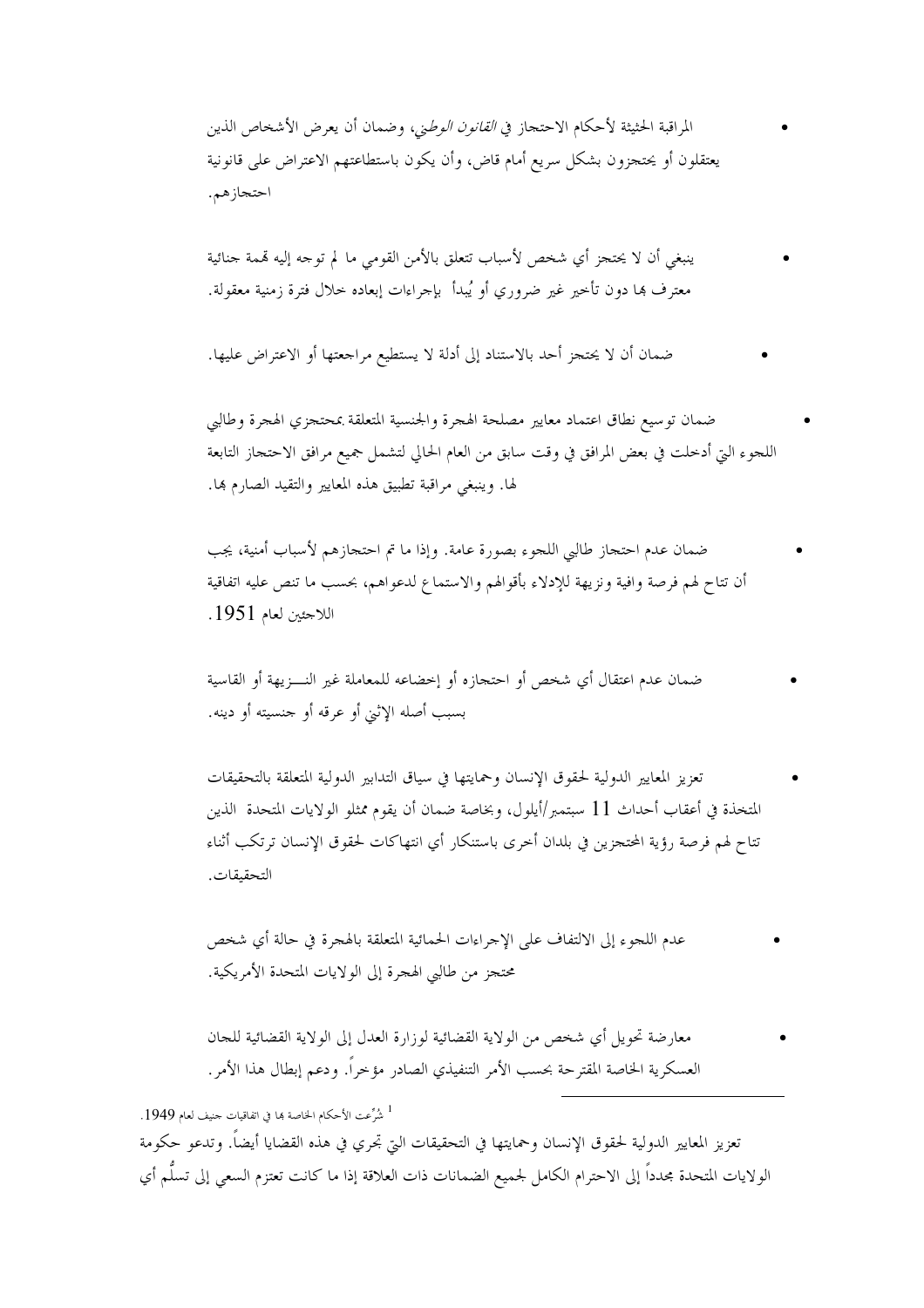من هؤلاء الأشخاص. وبالإضافة إلى ذلك، فإن المنظمة تؤكد مجدداً على معارضتها للمحاكم العسكرية الخاصة المقترحة لمحاكمة المواطنين الأجانب المتهمين بوجود صلات لهم بـــ "الإرهاب الدولي".

<sup>2</sup> تندرج هذه الحقوق، مع *حقوق أخرى*، تحت المادة 9 من العهد الدولي للحقوق المدنية والسياسية، الذي صادقت عليه الولايات المتحدة الأمريكية عام 1992؛ وفي مجموعة المبادئ المتعلقة بحماية جميع الأشخاص الذين يتعرضون لأي شكل من أشكال الاحتحاز أو السحن (بحموعة المبادئ)، التي تبنتها الجمعية العمومية للأمم المتحدة بالإجماع عام 1988؛ وفي المبادئ الأساسية بشأن دور المحامين، التي تبناها مؤتمر الأمم المتحدة الثامن لمنع الجريمة وطرق معاملة مرتكبيها.

<sup>3</sup> شددت لجنة حقوق الإنسان (التي تراقب مدى تقيد الدول بالعهد الدولي الخاص بالحقوق المدنية والسياسية) على "وجوب تمكين جميع الأشخاص الذين يعتقلون من الاتصال بمحام فوراً". وتنص مجموعة المبادئ على أنه "يمكن تقييد الحق في الاتصال بمحام في ظروف استثنائية قصوى يحددها القانون أو الأنظمة القانونية، وعندما يعتبر هذا من قبل سلطة قضائية أو سلطة أحرى أمراً لا غين عنه للحفاظ على الأمن أو لحسن سير النظام"، بيد أنه، وحيت في هذا السياق، لا يجوز أن يتحاوز ذلك بضعة أيام. وقد أوصى المقرر الخاص للأمم المتحدة المعنى بالتعذيب، ونظراً لأن التعذيب غالباً ما يمارس أثناء الحجز بمعزل عن العالم الخارجي، بأنه "ينبغي تحريم الحجز بمعزل عن العالم الخارجي بحكم القانون، ويتوجب إطلاق سراح الأشخاص المحتجزين بمعزل عن العالم الخارجي دون تأخير. وينبغي أن تضمن النصوص القانونية للمحتجزين إمكان الاتصال بمستشار قانوني حلال 24 ساعة من احتجازهم".

<sup>4</sup> تنص المادة 9(2) من العهد الدولي الخاص بالحقوق المدنية والسياسية على أنه "يتوجب إبلاغ أي شخص يتم توقيفه بأسباب هذا التوقيف لدى وقوعه، كما يتوجب إبلاغه سريعاً بأى تممة توجه إليه".

<sup>5</sup> تنص المادة 9(4) من العهد الدولي الخاص بالحقوق المدنية والسياسية على ما يلي: "لكل شخص حرم من حريته بالتوقيف أو الاعتقال حق الرجوع إلى محكمة لكم تفصل هذه المحكمة دون إبطاء في قانونية اعتقاله، وتأمر بالإفراج عنه إذا كان الاعتقال غير قانوني".

<sup>6</sup> على سبيل المثل، لم يكن المحلمي المعين في قضية ثلاثة مهاجرين من موريتانيا اعتقلوا في أوهايو بتهمة انتهاك قوانين الهجرة في أواخر سبتمبر/أيلول قد التقى بمم بعد أسبوعين من اعتقالهم نظراً لنقلهم عدة مرات إلى سحون في إنديانا وكينتاكي وتينيسي ولويزيانا.

<sup>7</sup> ينص المبدأ 16(1) من بحموعة المبادئ على أنه "يكون للشخص المحتجز أو المسجون، بعد إلقاء القبض عليه مباشرة وبعد كل مرة ينقل فيها من مكان احتجاز أو مكان سجن إلى آخر، الحق في أن يخطر، أو يطلب من السلطة المختصة أن تخطر أفراداً من أسرته أو أشخاصاً مناسبين آخرين يختارهم، بالقبض عليه أو احتجازه أو بنقله، وبالمكان الذي هو محتجز فيه".

<sup>8</sup> سياسة الولايات المتحدة بخصوص العودة غير الطوعية للأشخاص المعرضين لخطر الإخضاع للتعذيب، التي جري تبنيها في أكتوبر/تشرين الأول 1998 كحزء من قانون إصلاح السياسة الخارجية وإعادة هيكلتها.

<sup>9</sup> يمكن بموحب اتفاقية اللاحتين الاعتراف بــ "الأعمال الإرهابية" باعتبارها أساساً للاستثناء من وضع اللجوء عندما تمثل جرائم ضد السلم أو حرائم حرب أو حرائم ضد الإنسانية أو حرائم غير سياسية خطيرة حارج بلد اللحوء، أو أفعالاً تتناقض مع أهداف الأمم المتحدة ومبادئها (المادة IF من الاتفاقية).

<sup>10</sup> بدأ العمل بالمعايير في يناير/كانون الثاني 2001 في 18 مركزاً ومرفقاً للحجز تملكها مصلحة الهجرة والجنسية أو تشغلها، وتتولى تشغيلها، بموجب عقد، مؤسسة الإصلاحات في أمريكا وواكينهات. وكان من المقرر توسيع عملها ليشمل بعض أكبر السجون التي تضم محتجزي الهجرة والجنسية بموجب عقد في يونيو/حزيران 2001. بيد أنه ما زال هناك العديد من المرافق الأصغر حجماً والسجون المحلية التي تضم محتجزين تابعين لمصلحة الهجرة.

<sup>11</sup> قانون توحيد أمريكا وتقويتها بتوفير الأدوات المناسبة اللازمة لاعتراض الإرهاب وسد السبل أمامه (USA PATRIOT). <sup>12</sup> تتصف تعريفات الإرهاب التي يمكن على أساسها احتجاز غير المواطنين أو إبعادهم بموجب القانون بألها فضفاضة للغاية، وتشمل عضوية أي منظمة أجنبية أو محلية تتم تسميتها بألها "منظمة إرهابية" من قبل وزير الخارجية، أو أي مجموعة تتبين علناً أفعالاً إرهابية، أو تقديم "الدعم المادي" لمثل هذه المنظمات؛ كما تشمل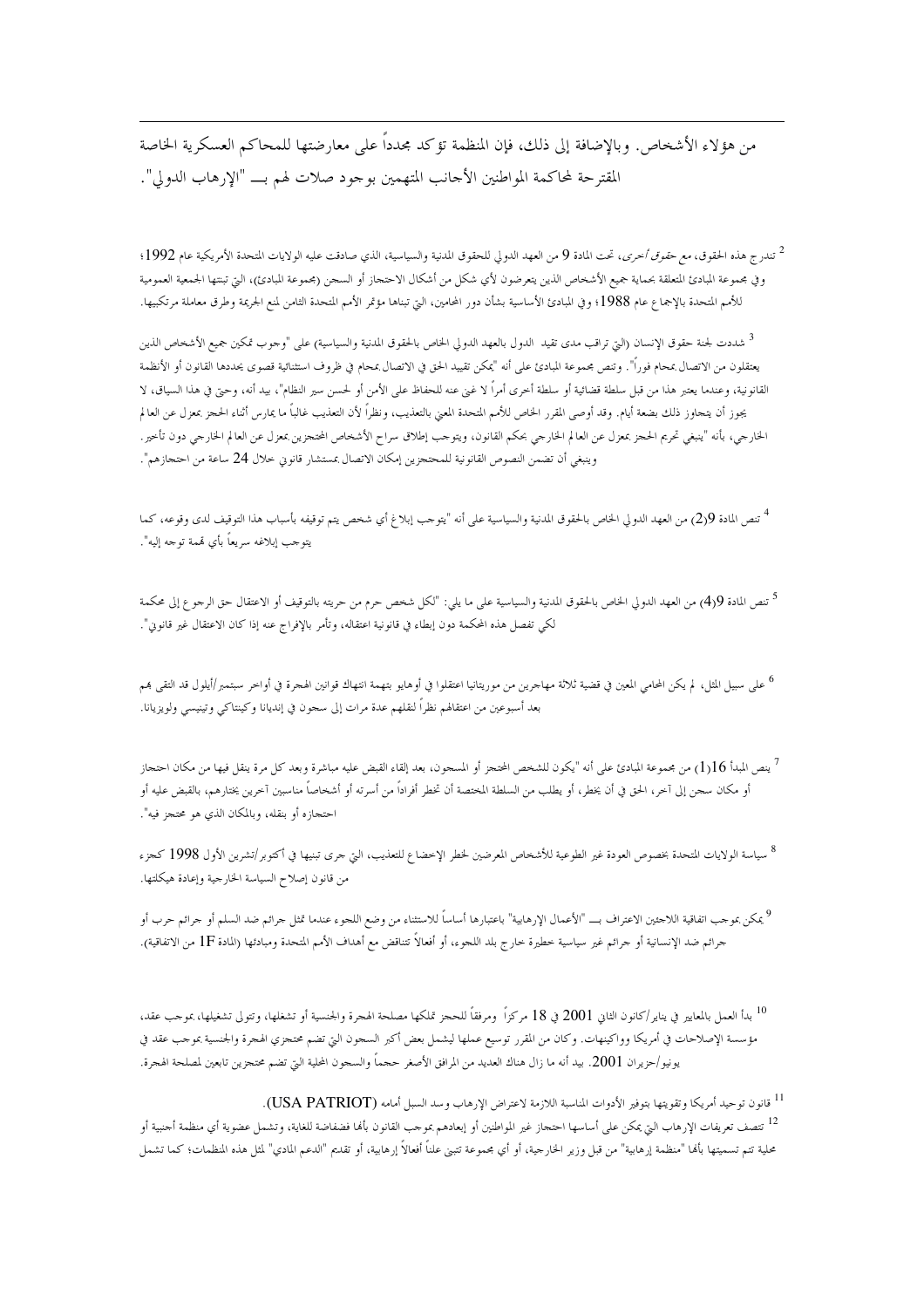عضوية أي مجموعة أو تقديم الدعم (بما في ذلك جمع الأموال) لأي مجموعة لم يجر تصنيفها على ألها "إرهابية" ولكن يعتقد ألها تدعم الإرهاب بصورة من الصور. وفي الحالات الأخيرة هذه، يتحتم على الشخص غير المواطن إثبات أنه لم يكن يقصد بمذه المساعدة مساندة الإرهاب.

<sup>13</sup> ينص المبدأ 1[1] من مجموعة المبادئ على ما يلي: "لا يجوز استبقاء شخص محتجزاً دون أن تتاح له فرصة حقيقية للإدلاء بأقواله في أقرب وقت أمام سلطة قضائية أو سلطة أخرى". وينطبق هذا على جميع المختجزين، سواء أكان احتحازهم بتهمة جنائية أم لا. وتنص المادة 9(3) من العهد الدولي الخاص بالحقوق المدنية والسياسية على ما يلي: "يقلَّع الموقوف أو المعتقل بتهمة جزائية، سريعاً، إلى أحد القضاة أو أحد الموظفين المحولين قانوناً مباشرة وظائف قضائية، ويكون من حقه أن يحاكم حلال مهلة معقولة أو أن يفرج عنه…".

<sup>14</sup> تساءل أعضاء في لجنة حقوق الإنسان إذا ما كان احتحاز الشخص مدة 48 ساعة دون عرضه أمام قاض لا يشكل فترة طويلة إلى حد غير معقول (تقرير لجنة حقوق الإنسان، المجلد A/45/40j ، 1990، الفقرة 333، جمهورية ألمانيا الاتحادية؛ وفي قضية تحتمل عقوبة الإعدام، قضت اللحنة بأن تأخيراً لمدة أسبو ع من يوم الاعتقال قبل عرض الشخص المختجز على قاض لا يتساوق مع المادة 9ز9) من العهد الدولي للحقوق المدنية والسياسية، التي تنص على أن "يقدم الموقوف أو المعتقل بتهمة جزائية، سريعاً، إلى أحد القضاة أو أحد الموظفين المخولين قانوناً مباشرة وظائف قضائية…" (ماكلورانس ضد حامايكا؛ وثيقة الأمم المتحدة رقم CCPR/C/60/D/702/1996 ). وقد أصدرت المحكمة الأوروبية لحقوق الإنسان حكماً في قضية بالمملكة المتحدة قضت فيه بأن احتجاز شخص لأربعة أيام وست ساعات قبل تقديمه إلى قاض لم يلب شرط السرعة (بروغان وآخرون، المملكة المتحدة، 29 نوفمبر/تشرين الثاني 1998، A33 at 1998  $.62$ 

<sup>15</sup> ينص القانون على أنه لا يسمح بالمراجعة القضائية لأى فعل أو قرار يتخذ بموجب أحكام القسم (236A، بما في ذلك المراجعة القضائية لمكونات شهادة النائب العام، إلا "من خلال إجراءات *أوامر الإحضار* حصراً" (القسم (236(A)(a)7(b).

<sup>16</sup> في الحكم الصادر في مايو/أيار 2000، كان القاضي قد طلب حلسة استماع حديدة للأقوال بشأن الإفراج بكفالة، وال<sub>ق</sub> تكون في مرحلتها الأولى حلسة بسجل مفتوح، ويسمح بعدها للحكومة أيضاً بعرض معلومات سرية، ولكن تحت شرط أن يقدم للدكتور النجار ومحاميه "ملخص معقول". وعقدت حلسة الاستماع بسجل مفتوح أما قاض آخر في أغسطس/آب وأكتوبر/تشرين الأول 2000 قضى بعدها القاضي بأنه ليس هناك من الأدلة ما يثبت أن د. النجار يشكل خطراً على الأمن القومي. وأطلق سراح د. النجار في ديسمبر/كانون الأول بعد أن شرع القاضي نفسه في دراسة الأدلة السرية للحكومة، وخلص إلى أنما لا تختلف كثيراً عن تلك التي قدمت أثناء جلسة الاستماع بسحل مفتوح، وإلى أنما تعتبر مجدداً غير كافية لتشكل أساساً للاعتقال.

<sup>17</sup> تغطى المعايير،إضافة إلى تيسير الاتصال بمحام، بحموعة من الأوضاع تشمل تحسين ظروف زيارات الأهل والأصدقاء، وحق المحتجزين في ممارسة الشعائر الدينية دون مضايقة، والمشاركة في أنشطة دينية جماعية.

<sup>18</sup> تم الحصول على المعلومات المتعلقة بمذه الحالات وسواها عبر اتصال منظمة العفو بمحاميي المحتحزين وأسرهم ، وعن طريق التقارير الصحفية.

<sup>19</sup> الملاحظات التمهيدية لوفد الولايات المتحدة المقدمة إلى اللحنة في جنيف، بتاريخ 3 أغسطس/آب 2001، أثناء تفحص اللحنة للتقرير الأولي للولايات المتحدة بشأن كيفية تطبيقها لأحكام الاتفاقية الدولية للقضاء على جميع أشكال التمييز العنصري.

<sup>20</sup> تدعو المادة 5 من الاتفاقية الدولية للقضاء على جميع أشكال التمييز العنصري جميع الدول إلى "…ضمان حق كل إنسان، دون تمييز بسبب العرق أو اللون أو الأصل القومي أو الإثني، في المساواة أمام القانون"، لا سيما "الحق في المعاملة على قدم المساواة أمام المحاكم وجميع الهيئات الأخرى التي تتولى إقامة العدل"، و "الحق في الأمن على شخصه وفي حماية الدولة له من أي عنف أو أذى بدني، يصدر سواء عن موظفين رسميين أو عن جماعة أو مؤسسة". وتنص المادة 26 من العهد الدولي الخاص بالحقوق المدنية والسياسية على أن "الناس جميعاً سواء أمام القانون ويتمتعون دون أي تمييز بحق متساو في التمتع بحمايته. وفي هذا الصدد يجب أن يحظر القانون أي تمييز وأن يكفل لجميع الأشخاص على السواء حماية فعالة من التمييز لأي سبب، كالعرق أو اللون أو الجنس أو اللغة أو الدين أو الرأي سياسياً وغير سياسي، أو الأصل القومي أو الاحتماعي، أو الثروة أو النسب، أو غير ذلك من الأسباب".

<sup>21</sup> تتطلب القاعدة "عدم احتفاظ المراقبين الحكوميين بأي معلومات ممتازة، وإخضاع أي عمليات كشف عن المعلومات للمحققين أو المدعين العامين، وجوباً، لموافقة قاض فدرالي، ما عدا في حالات الكشف عن معلومات لإجهاض عمل عنيف أو إرهابي وشيك".